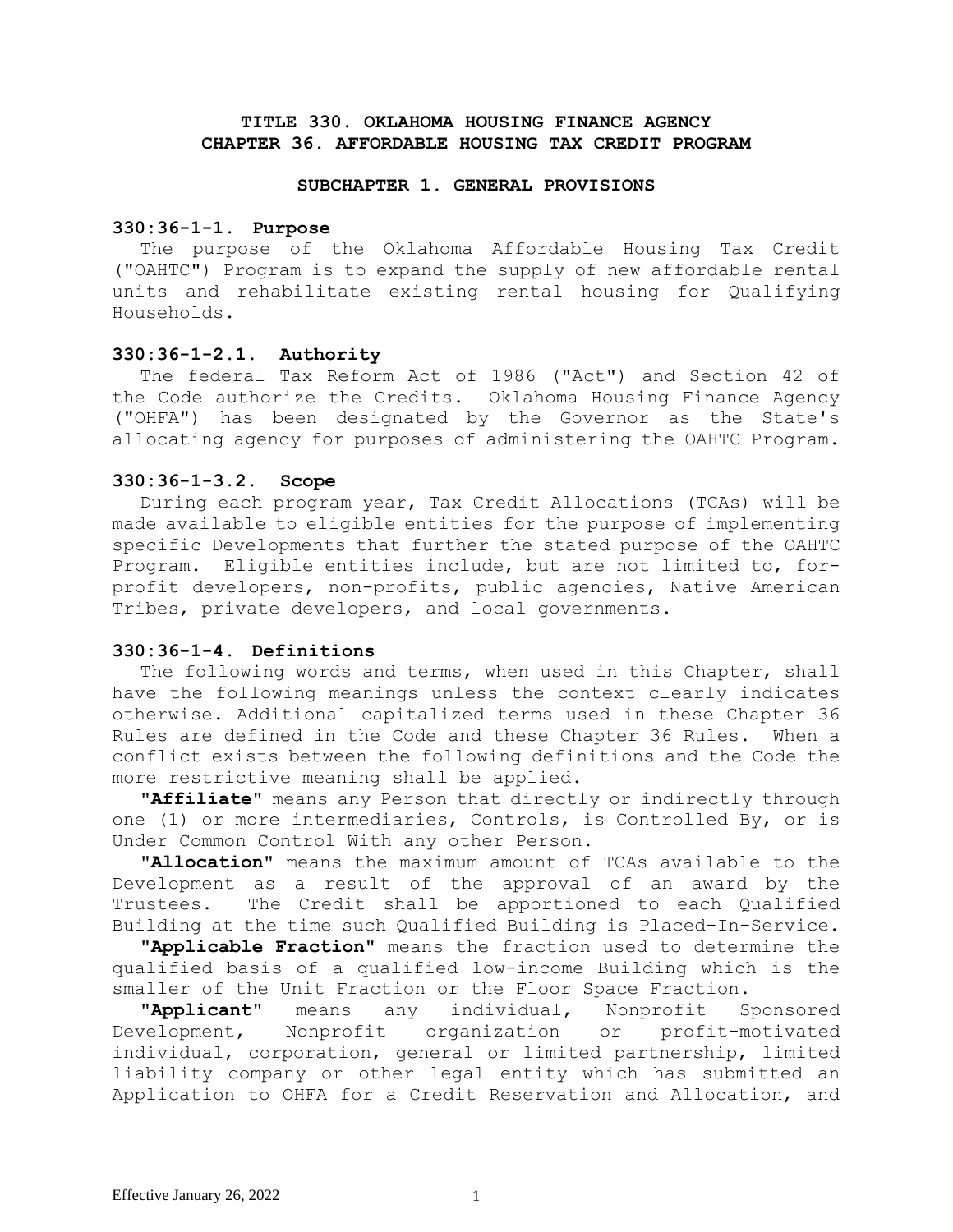its successors in interest. "Applicant" includes the Owner and Owner's predecessor in interest, if any, and includes any successor in interest, Transferee of all or any portion of the Development, and the heirs, executors, administrators, devisees, successors and assigns of any purchaser, grantee, Transferee, Owner or lessee (other than a Resident) of all or any portion of the Development, and any other Person or entity having any right, title, or interest in the Development.

**"Application"** means an Application in the form prescribed by OHFA, from time to time, in the Application Packet (AP), including all exhibits and other materials filed by an Applicant with OHFA in support of or in connection with the formal request by the Applicant requesting a TCA.

**"Application Packet"** (referred to in these Rules as the "AP") means the Application in the form prescribed by OHFA at least annually, together with instructions and such other materials provided by OHFA to any Person requesting the same for the purpose of seeking to obtain from OHFA a TCA. OHFA will solicit formal public input on the Application Packet, and provide explanation of any significant changes. Staff will present the proposed AP to the Trustees for approval at a Trustees meeting. The AP may include definitive statements of what shall constitute Threshold Criteria, Selection Criteria, priorities, preferences, and compliance and monitoring requirements as may be authorized by or provided for in the Code and these Rules, and may include the necessary forms, instructions and requirements for Applications, market studies, Commitments, Agreements, Elections, set-asides, OHFA staff evaluation criteria for Threshold Criteria and Selection Criteria, final ranking, Credit amounts, tax-exempt bond financed projects, compliance monitoring, and other matters deemed by Trustees, in their complete discretion, to be relevant to the process of evaluation of Applications and the Applicants in connection with the award or denial of TCAs.

**"Area Median Gross Income"** means the median Gross Income adjusted for household size, for the county or counties where each Building in a Development is located as determined and published annually by HUD.

**"Building"** means a property containing residential Housing Units located on the Land and included in the Development. For purposes of the Credit Program, each Building is identified by its Building Identification Number (BIN) assigned by OHFA and its street address assigned by the United States Postal Service. The BIN shall control for Tax Credit purposes. In the event more than one Building is located on the Land, each Building must be identified in the manner required by Code Section 42(g) to be treated as part of the Development. Any Allocation of Credit shall be effective only for the Building(s) identified in a Carryover Allocation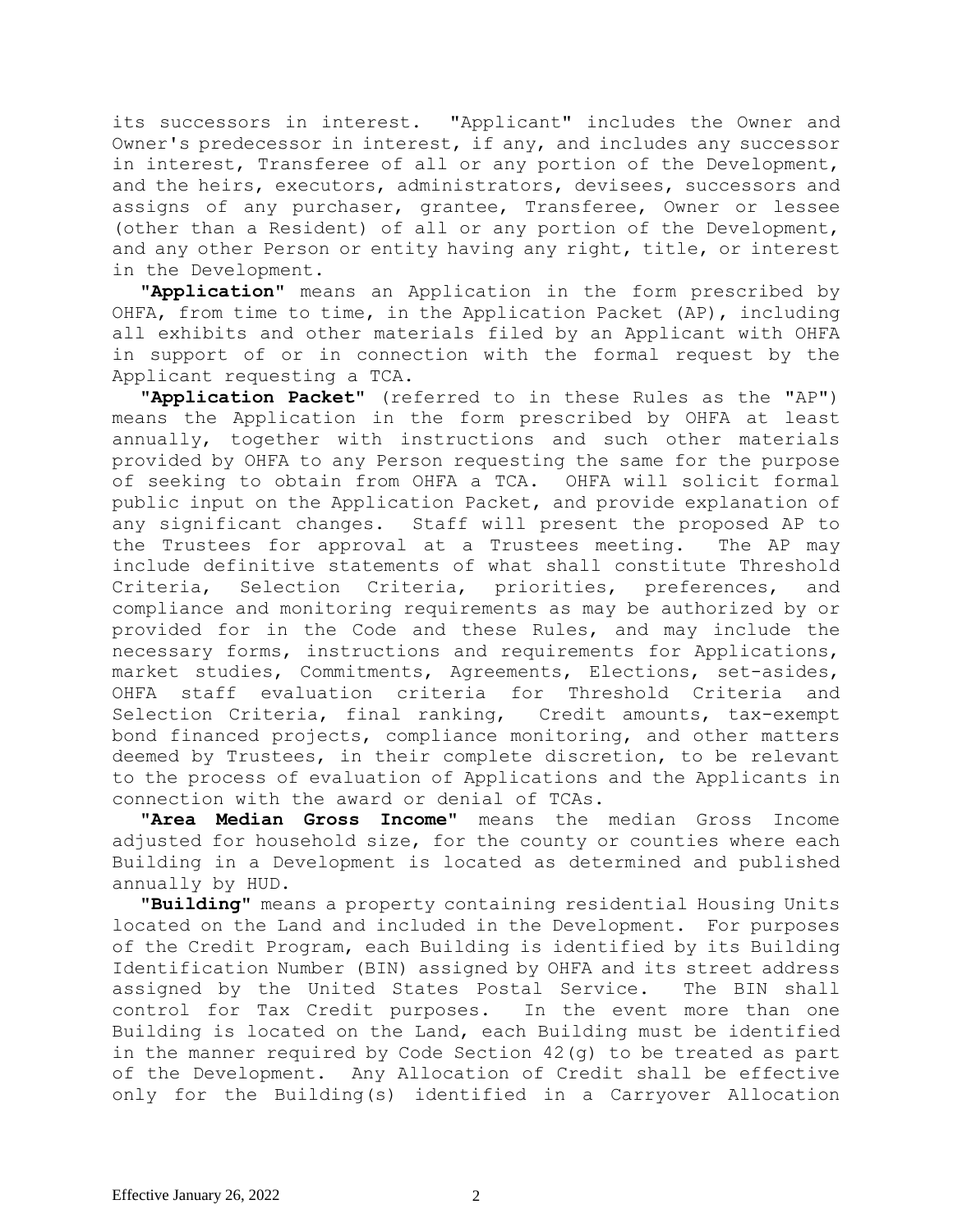Agreement, if applicable, or in Exhibit "A" to the Regulatory Agreement.

**"Capital Needs Assessment"** (CNA) means a qualified professional's opinion of a property's current physical condition determined after a physical inspection of the interior and exterior of the units and structures as set out in the AP.

**"Carryover Allocation"** means, an Allocation which is made with respect to a Building or Development pursuant to Code Section 42(h)(1)(E) and/or Code Section 42(h)(1)(F), as the case may be, and in conformance with IRS Notice 89-1 and Treasury Regulation Section 1.42-6.

**"Carryover Allocation Agreement"** means the contract between Owner and OHFA, authorized and approved by the Trustees. A Carryover Allocation is made pursuant to Code Section  $42(h)(1)(E)$ and/or Code Section  $42(h)(1)(F)$ , IRS Notice 89-1 and Treasury Regulation Section 1.42-6.

**"Certifications"** means the representations made under penalties of perjury by the Applicant, Owner, each Developer, each partner or general partner, party to a joint venture, and/or Resident, as applicable, including but not limited to those representations and Certifications set forth in the Applications and the Regulatory Agreement and Exhibits. Certifications also mean any and all representations made under penalties of perjury with respect to the Development at any time from the date of submission of the Application and throughout the Extended Use Period.

**"Code"** means the Internal Revenue Code of 1986, as amended, together with applicable rules and regulations, revenue rulings, guidelines, releases, pronouncements, notices or procedures promulgated thereunder or referred to therein or in the applicable rules and regulations.

**"Commitment"** means a representation or agreement of the Owner/Applicant contained in the Application, or otherwise, which in all cases shall be irrevocable and binding upon Owner/Applicant and its Transferees and successors in interest throughout the Development Compliance Period, unless otherwise noted in the Regulatory Agreement, these Rules, the Application, or any other agreements entered into by Owner/Applicant with OHFA in connection with the Credit Program.

**"Compliance Period"** means with respect to any Qualified Building, the continuous fifteen (15) year period over which the Qualified Building must satisfy all requirements of the Code and the Credit Program. The Compliance Period begins with the first year of the Credit Period.

**"Consultant"** means any Person (which is not an Affiliate of an Owner of the Development) that provides professional or expert services relating to an Application, a Development, or any activities pertaining to the filing of an Application, the award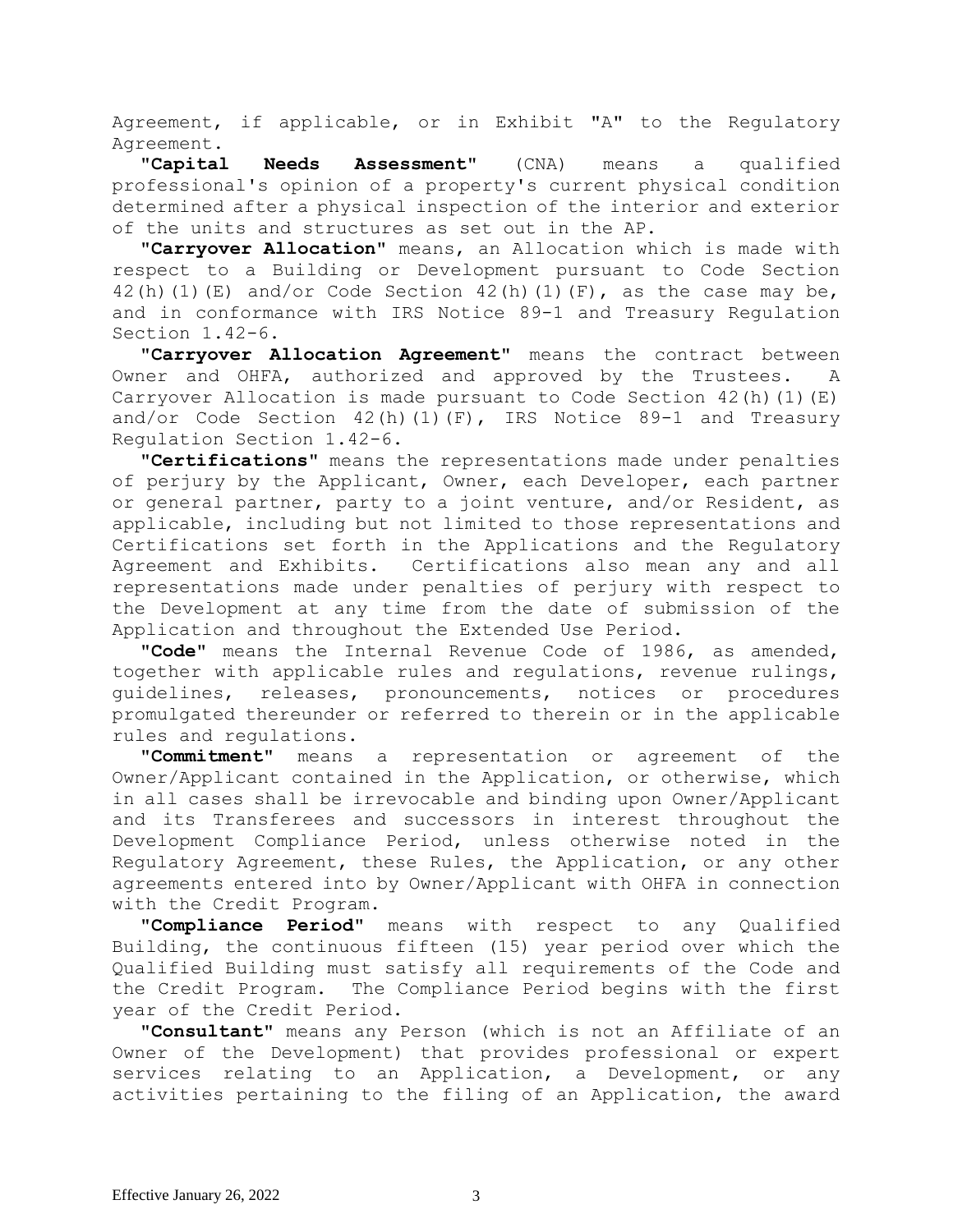of a TCA, the Carryover Allocation, or cost Certification documents filings with OHFA.

**"Control"** (including the terms "Controls", "Controlling", "Controlled By", and/or "Under Common Control With") means the possession, directly or indirectly, of the power to direct or cause the direction of the management and policies of any other Person, whether through an ownership interest in the other Person, by contract, agreement, understanding, designation, office or position held in or with the other Person or in or with any other Person, or by coercion, or otherwise.

**"Credit"** (including the terms Tax Credit and Low-Income Housing Tax Credit) means the Low-Income Housing Tax Credit available for federal income tax purposes under Code Section 42 for a Qualified Building.

**"Credit Period"** means the ten (10) year period over which the Credit may be claimed for a Building. The Credit Period begins when the Building is Placed-In-Service, for Credit purposes, or if the Owner makes an election under Section  $42(f)(1)(B)$  of the Code, the next year; but only if the Building is a qualified low-income Building within the meaning of Code Section  $42(c)(2)$ , by the end of the first year of that period. For an existing Building with Rehabilitation Expenditures, the Credit Period shall not begin before the year that the rehabilitation Credit is allowed under Code Section 42(f)(5).

**"Credit Program"** means OHFA's program for approving Allocations and includes, without limitation, adopting the Qualified Allocation Plan and OHFA's Credit Program Rules, the AP, and all things contemplated therein or appurtenant thereto, including without limitations, monitoring Developments throughout the Extended Use Period and notifying the IRS of the Building's or a Development's failure to comply with Code requirements.

**"Credit Reservation"** means the reservation of a maximum amount available for Allocation to such Development and apportioned to each Qualified Building therein upon meeting the requirements of the Credit Program and Code Section 42.

**"Developer"** means the Person or entity with the responsibility of ensuring the effective construction or rehabilitation of the Development, including any and all responsibilities as outlined in the Development Agreement, which may also be the Applicant and/or Owner of the Development. Developer also includes any other Person or organization affiliated with, Controlled by, in Control of or a related party to, the Developer, as determined by OHFA.

**"Development"** means the Land and one (1) or more Buildings, structures, or other improvements now or hereafter constructed or located upon the Land. If more than one (1) Building is to be part of the Development, each Building must be financed under a common plan and identified in the manner required under Code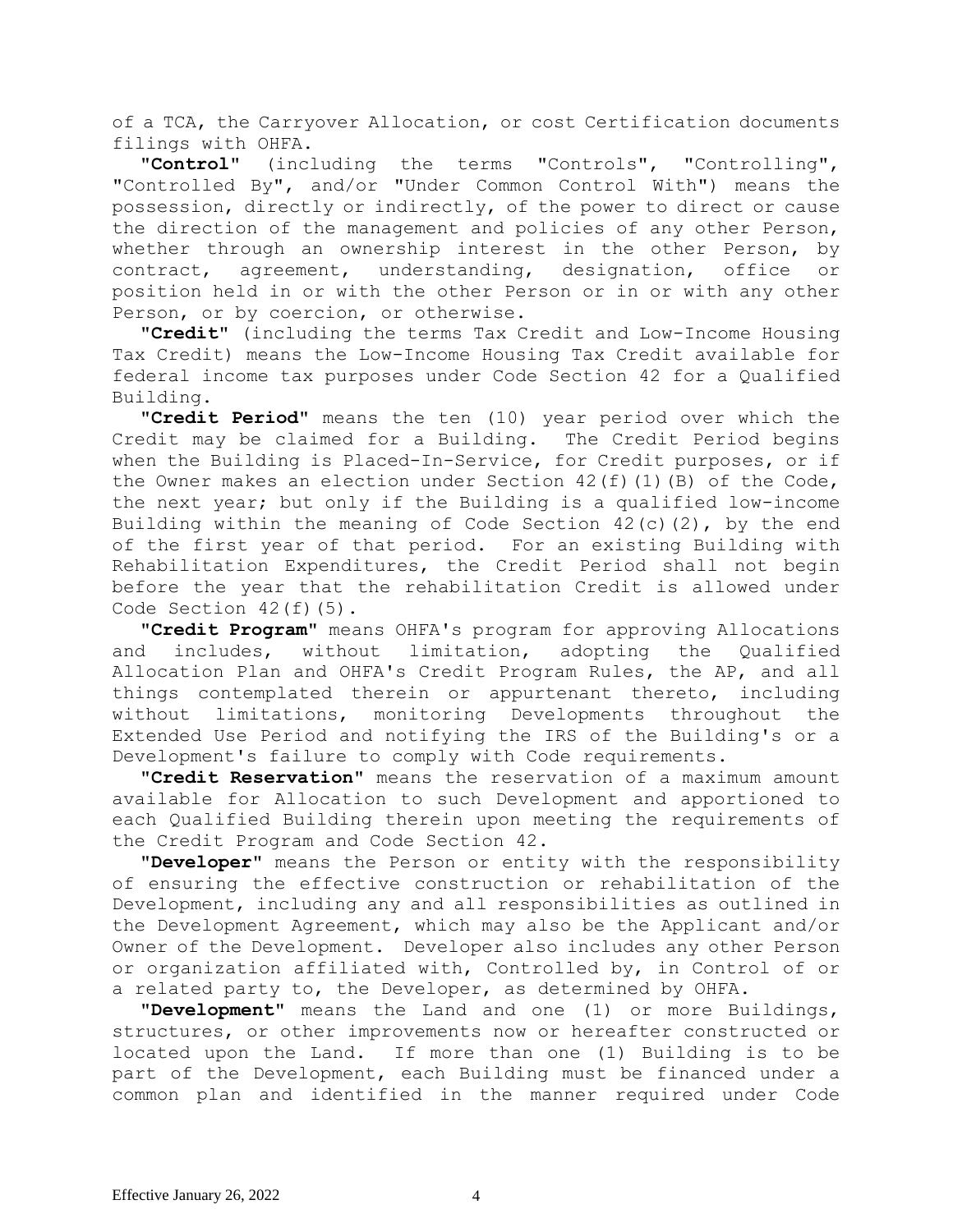Section 42(g).

**"Development Compliance Period"** means the period beginning with the first day the first Building of the Development is Placed-In-Service and continuing thereafter until the latest to end of the following periods for each Building in the Development: (i) the Compliance Period; (ii) the Extended Use Period; or (iii) the "Three Year Period."

**"Development Team"** means the Applicant, architect, attorney, Consultant, Developer, general contractor, market analyst and/or appraiser, property management company, Owner, tax professional, and the principals of each.

**"Drug"** for purposes of these OAHTC Program Rules, means "a controlled substance" as that term is defined in Section 102 of the Controlled Substances Act, 21 U.S.C., Section 802.

**"Drug-Related Criminal Activity"** means the illegal manufacture, sale, distribution, or use of a Drug, or the possession of a Drug with intent to manufacture, sell, distribute or use the Drug.

**"Due Date"** if a Due Date for submission of documents or fees falls on a weekend or a designated Federal holiday, then the Due Date becomes the next business day.

**"Elderly"** means housing that meets the Elderly exemptions from Fair Housing. For Credit Program purposes these exemptions only apply to household members. Definitions also only apply to Developments Allocated after the effective date of these Chapter 36 Rules.

(A) Provided under any State or Federal program that HUD has determined to be specifically designed and operated to assist elderly persons (as defined in the State or Federal program); or

(B) Intended for and solely occupied by persons 62 years of age or older; or

(C) Intended and operated for occupancy by persons 55 years of age or older. In order to qualify for this definition, a facility or community must satisfy each of the following requirements:

(i) At least 80 percent of the units must have at least one occupant who is 55 years of age or older; and

(ii) The facility or community must publish and adhere to policies and procedures that demonstrate the intent to operate as 55 or older housing; and

(iii) The facility or community must comply with HUD's regulatory requirements for age verification of residents.

**"Eligible Basis"** means generally the depreciable basis in the property.

**"Exchange"** means returning tax credits allocated from a prior year for a subsequent year's tax credit allocation.

**"Extended Use Period"** means the continuous period, a minimum of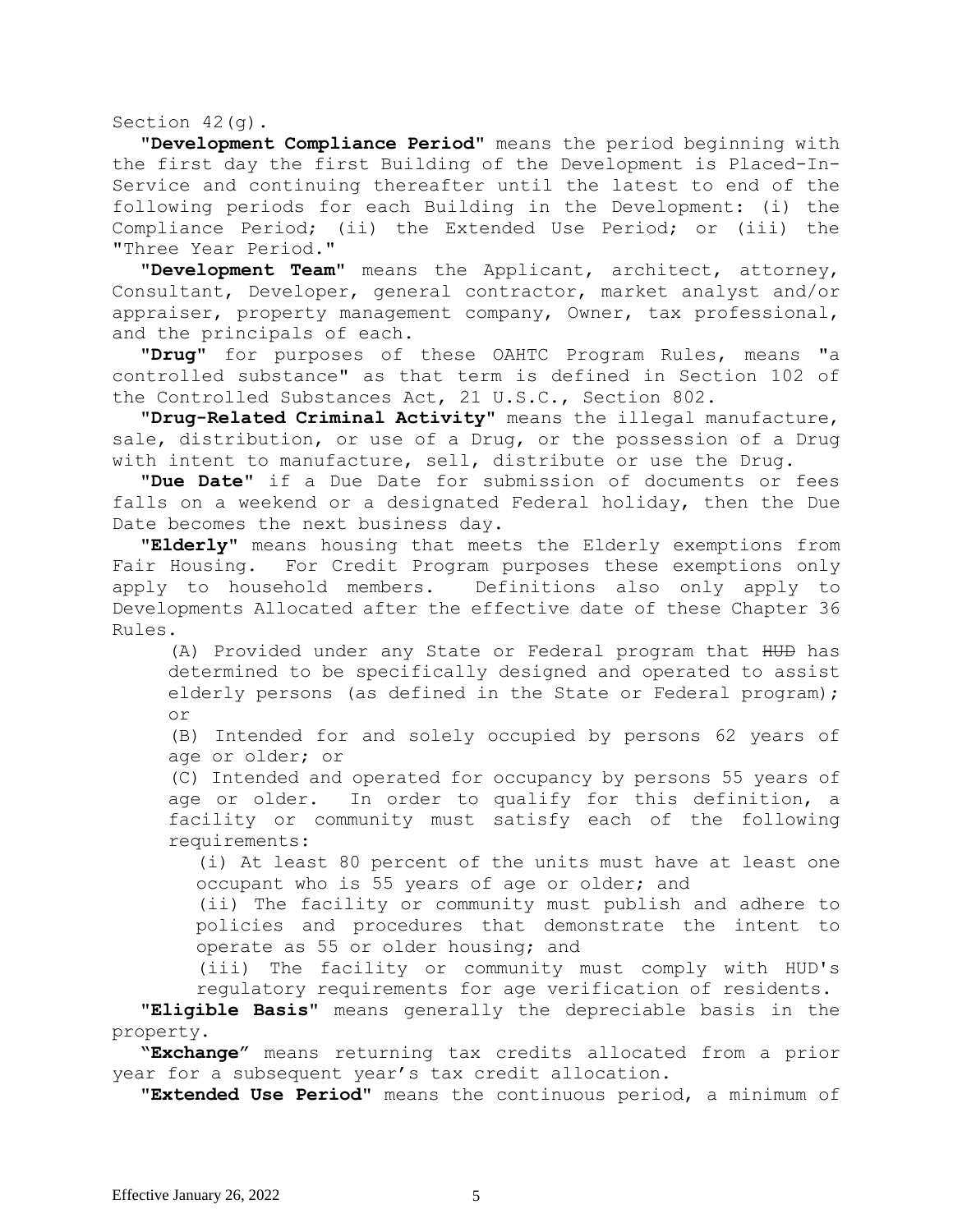fifteen (15) years, following the close of the Compliance Period during which a Qualifying Building must satisfy all requirements of the Code and the Credit Program. The Extended Use Period for the Development is set forth on Exhibit "A" to the Regulatory Agreement and may not be revoked or terminated prior to said date except as provided in the Code, these Chapter 36 Rules or in the Regulatory Agreement.

**"Floor Space Fraction"** means the total floor space of the Low-Income Unit in the Building divided by the total floor space of all residential units in the Building (whether occupied or not).

**"Gross Rent"** means the rent received for a Low-Income Housing Unit, including utility allowances but excluding (i) any payments under Section 8 or any comparable rental assistance program; (ii) any fees or supportive services (within the meaning of Code Section  $42$ (g)(2)(B); (iii) paid to Owner (on the basis of the low-income status of the qualified Resident of the Low-Income Unit) by a governmental assistance program or an organization exempt from federal income tax under Code Section 501(c)(3), if such program or organization provides assistance for rent and the amount of assistance provided for rent is not separable from the amount of assistance provided for supportive services; and (iv) rental payments to Owner to the extent an equivalent amount is paid to the Rural Housing Service (RHS) under Section 515 of the Housing Act of 1949. Gross Rent includes the minimum amounts paid toward purchase of a Housing Unit as described in Code Section  $42(q)(6)$ . The amount of Gross Rent is determined annually based upon the Area Median Gross Income for the locality in which the Development is located. The annual amount may decrease but such amount will not be reduced below the amount of Gross Rent established in the first year of the Credit Period.

**"Hard Construction Costs" means** the following types of activities, but not limited to, earthwork/site work, on-site utilities, roads and walks, concrete, masonry, metals, carpentry (rough and finish), moisture protection, doors/windows/glass, insulation, roofing, sheet metal, drywall, tile work, acoustical, flooring, electrical, plumbing, elevators, blinds and shades, appliances, lawns & planting, fence, cabinets, carpets, and heat & ventilation. For calculations of contractor fees, a reasonable contingency can be included.

**"Homeless"** means (1) lacking a fixed, regular and adequate nighttime residence; and has a primary nighttime residence that is a supervised public or private shelter providing temporary accommodations or a public or private place not ordinarily used as sleeping accommodations for human beings, OR (2) displaced as a result of fleeing violence in the home; and has a temporary residence that is a supervised public or private shelter OR (3) certified by an agency involved in regularly determining Homeless status. OR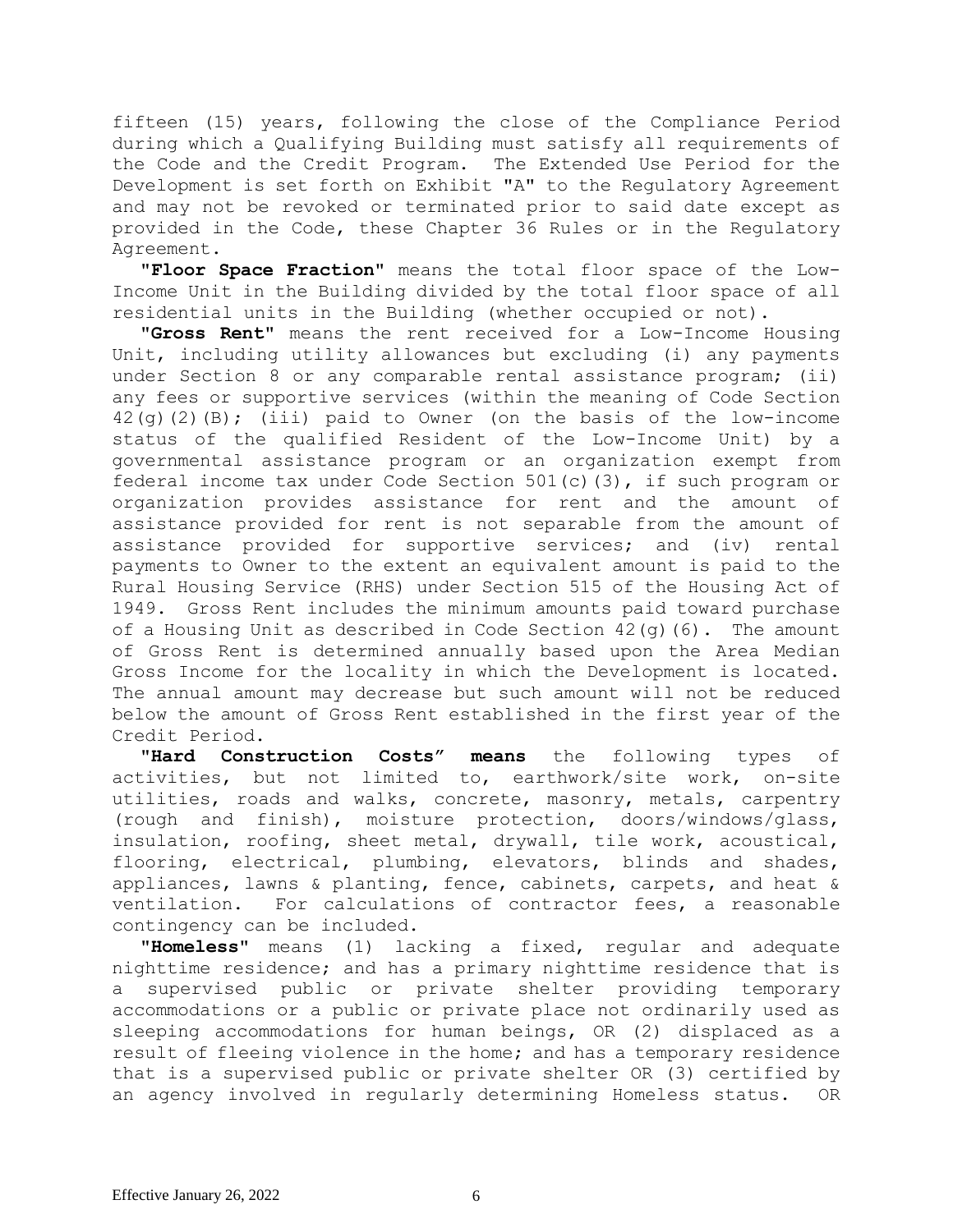(4) displaced as a result of a major disaster and receiving FEMA assistance. Homeless individuals are considered Homeless for a period of twenty-four (24) months from the date of move-in, according to Section 103 of the Stewart B. McKinney Homeless Assistance Act and  $42(i)(3)(B)(iii)(I)$  of the Code.

**"Housing Unit"** means a Low-Income Unit and/or Market Rate Unit located in a Building which is available for rent or is rented by Residents. Common area units are not included.

**"HUD"** means the U.S. Department of Housing and Urban Development.

**"Income"** means the Income of one or more qualified Residents, as determined in a manner consistent with the methods under HUD's Section 8 Program.

**"IRS"** means the Internal Revenue Service of the Treasury.

**"IRS Form 8609"** means the IRS Form entitled "Low Income Housing Credit Certification". The IRS Form 8609 establishes the maximum Credit for a Building.

**"IRS Form 8823"** means the IRS form entitled "Low-Income Housing Credit Agencies Report of Noncompliance or Building Disposition" issued or to be issued by OHFA with respect to issues of noncompliance with the laws of the IRS and/or the sale or disposition of the Development.

**"Land"** means the site(s) for each Building in the Development and having the legal description set forth described in the Carryover Allocation Agreement and Exhibit "A" to the Regulatory Agreement.

**"Large Development"** means a Development with more than sixty (60) units.

**"LIHTC Program"** means the Credit Program. "LIHTC Program" may be used interchangeably with the term "Credit Program" or "OAHTC Program".

**"Low-Income Unit"** means a Housing Unit that is both Rent-Restricted and occupied by qualified Residents, provided that: (i) Housing Unit shall constitute a Low-Income Unit only if it is suitable for occupancy taking into account local health, safety and building codes and it is used other than on a transient basis except in the case of Transitional Housing, all as determined under Code Section  $42(i)(3)$ ; and (ii) Housing Unit in any Building which has four (4) or fewer total Housing Units shall not constitute a Low-Income Unit if any Housing Unit in the Building is occupied by an Owner or a related Person [within the meaning of Code Section 42(i)(3)(C)] unless such Building is described in Code Section 42(i)(3)(E).

**"Market Rate Unit"** means a Housing Unit that does not meet the definition of a Low-Income Unit.

**"Minimum Low-Income Housing Set-Aside"** means the minimum percent required under Code Section 42(g) of Housing Units in the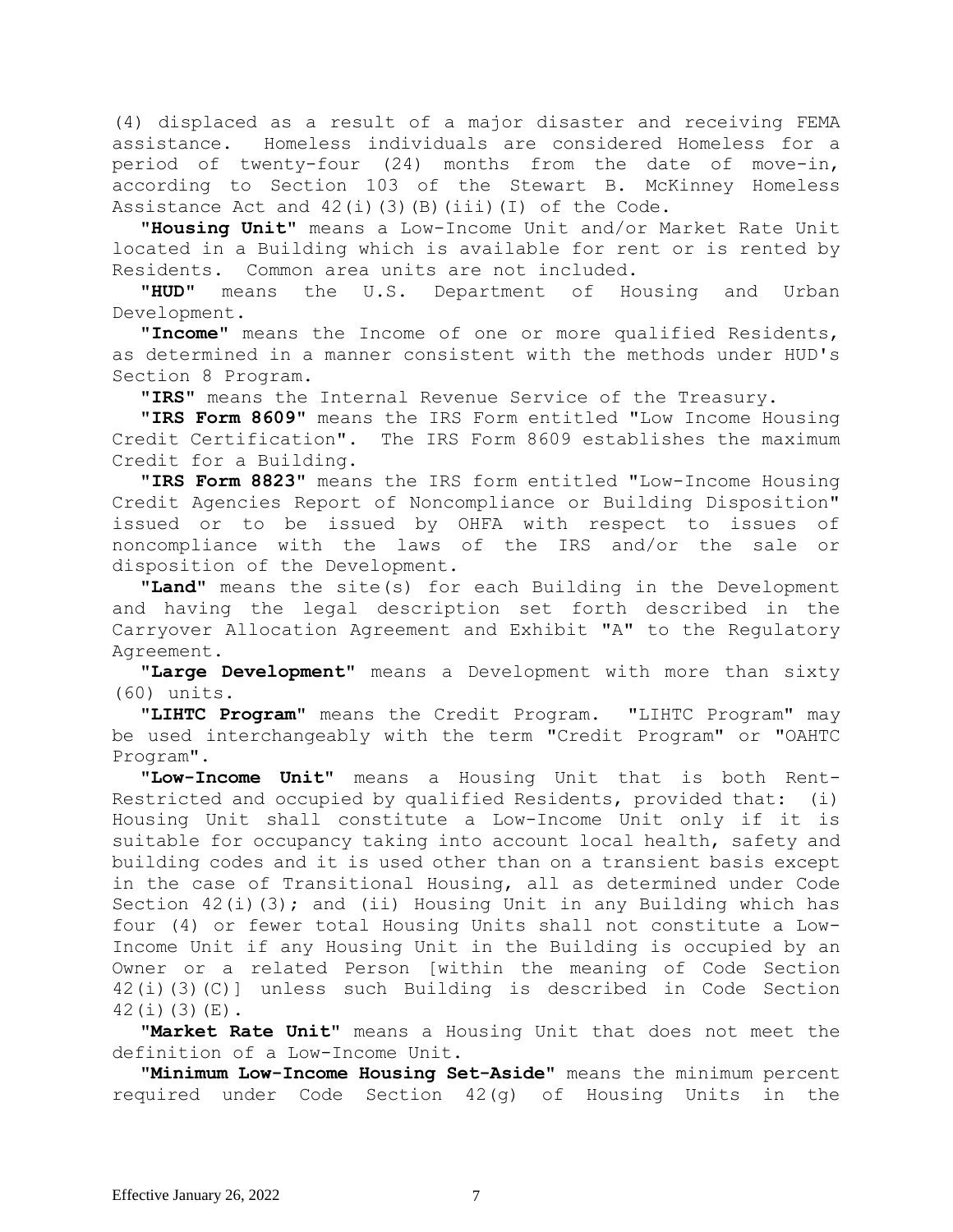Development to be both Rent-Restricted and occupied by qualified Residents, i.e., Residents whose Income is at or below a certain percentage of Area Median Gross Income. For purposes of Code Section 42(g), Owner must have selected one of the following: (i) twenty percent (20%) or more of the total Housing Units to be Rent-Restricted and occupied by Residents whose Income is at or below fifty percent (50%) percent of the Area Median Gross Income; (ii) forty percent (40%) or more of the total Housing Units to be Rent-Restricted and occupied by Residents whose Income is at or below sixty percent (60%) of the Area Median Gross Income as the Minimum Low-Income Housing Set-Aside; or (iii) Average Income Test - The project meets the minimum requirements of this test if 40 percent or more of the residential units in such Development are both rentrestricted and occupied by individuals whose income does not exceed the imputed income limitation designated by the taxpayer with respect to the respective unit. The Applicant may, however, have made a Commitment to provide greater percentages of Housing Units that are both Rent-Restricted and occupied by Residents meeting the above Income limitations and/or making Housing Units available to Residents with Income below the above limitations, i.e., an Additional Low-Income Housing Set-Aside. Owner and all Transferees, and successors in interest shall be bound by all Commitments, including the Minimum Low-Income Housing Set-Aside, or Additional Low-Income Housing Set-Aside made in the Regulatory Agreement, or included in the Carryover Agreement or any of the Resolutions of the Trustees respecting the Application, the Development, or Owner**.**

**"National Non-Metro Area Median Income"** means as determined and published annually by HUD.

**"Nonprofit"** means a private Nonprofit organization that is organized under State or local laws; has no part of its net earnings inuring to the benefit of any member, founder, contributor, or individual; is neither Controlled By, nor under the direction of, individuals or entities seeking to derive profit or gain from the organization; has a tax exemption from the Internal Revenue Service under section 501(c) (3) or (4) of the Internal Revenue Code of 1986; does not include a public body; has among its purposes the provision of decent housing that is affordable to low-income persons, as evidenced in its charter, articles of incorporation, resolutions or by-laws; and, has at least a one year history of providing affordable housing, and is duly qualified to do business within the State.

**"Nonprofit Sponsored Development"** means and refers to a proposed Development that has or will have a Nonprofit that has a Controlling interest by reason of an ownership interest in a Person that is or will be the Owner of the subject Development, and has materially participated, or will materially participate (within the meaning of the Code) in the Development and operation of the Development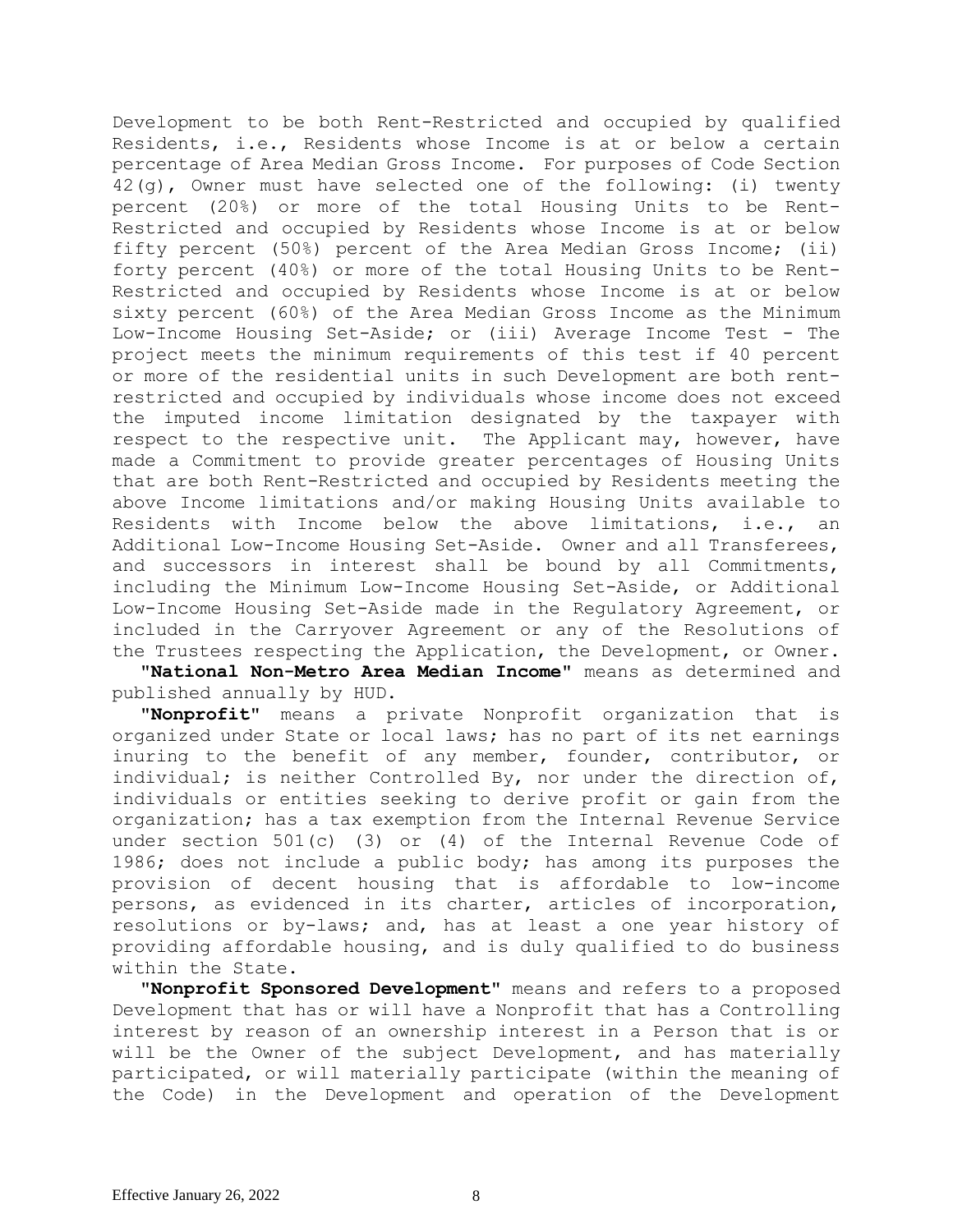throughout the Compliance Period.

**"OAHTC Program"** means the Credit Program. "OAHTC Program" may be used interchangeably with the term "LIHTC Program" or "Credit Program".

**"OHFA"** means Oklahoma Housing Finance Agency a State-beneficiary public trust. OHFA is the allocating agency for the State for purposes of the Credit Program.

**"One Year Period (1YP)"** means period commencing on the date on which OHFA and the Owner agree to the Qualified Contract Price in writing and lasting twelve (12) calendar months.

**"Owner"** means the legal Owner of record of the Development, as set forth on page one of the Regulatory Agreement, and any and all successor(s) in interest. Owner also means any other Person or entity having or acquiring any right, title, or interest in the Development.

**"Person"** means, without limitation, any natural person, corporation, partnership, limited partnership, joint venture, limited liability company, limited liability partnership, trust, estate, association, cooperative, government, political subdivision, agency or instrumentality, Community Housing Development Organization (CHDO), interlocal cooperative, or other organization of any nature whatsoever, and shall include any two or more Persons acting in concert toward a common goal.

**"Placed-In-Service" means:** (i) the date on which a new Building or existing Building used as residential rental property is ready and available for its specifically assigned function as evidenced by a certificate of occupancy or the equivalent; or (ii) for Rehabilitation Expenditures that are treated as a separate new Building, any twenty-four (24) month period over which such Rehabilitation Expenditures are aggregated.

**"Program Rules"** means the various written criteria, requirement, rules, and policies adopted from time to time by the Trustees as the State's Qualified Allocation Plan to administer the Credit Program and to provide for Allocations. The Program Rules must be followed by any participant in the Program. The Program Rules may include requirements that are more stringent than those under Code Section 42.

**"Qualified Allocation Plan (QAP)"** means these Chapter 36 Rules plus the Application Packet (AP) as defined and other materials provided by OHFA. The deadline for all informal input sessions and the formal public hearing for changes in the QAP will be published by OHFA Staff.

**"Qualified Building"** means a Building which meets the terms, conditions, obligations, and restrictions of the Program Rules, Carryover Allocation Agreement, Regulatory Agreement, Resolutions of the Trustees respecting Owner or the Development, and Code Section 42(c)(2) for an Allocation and the issuance by OHFA of IRS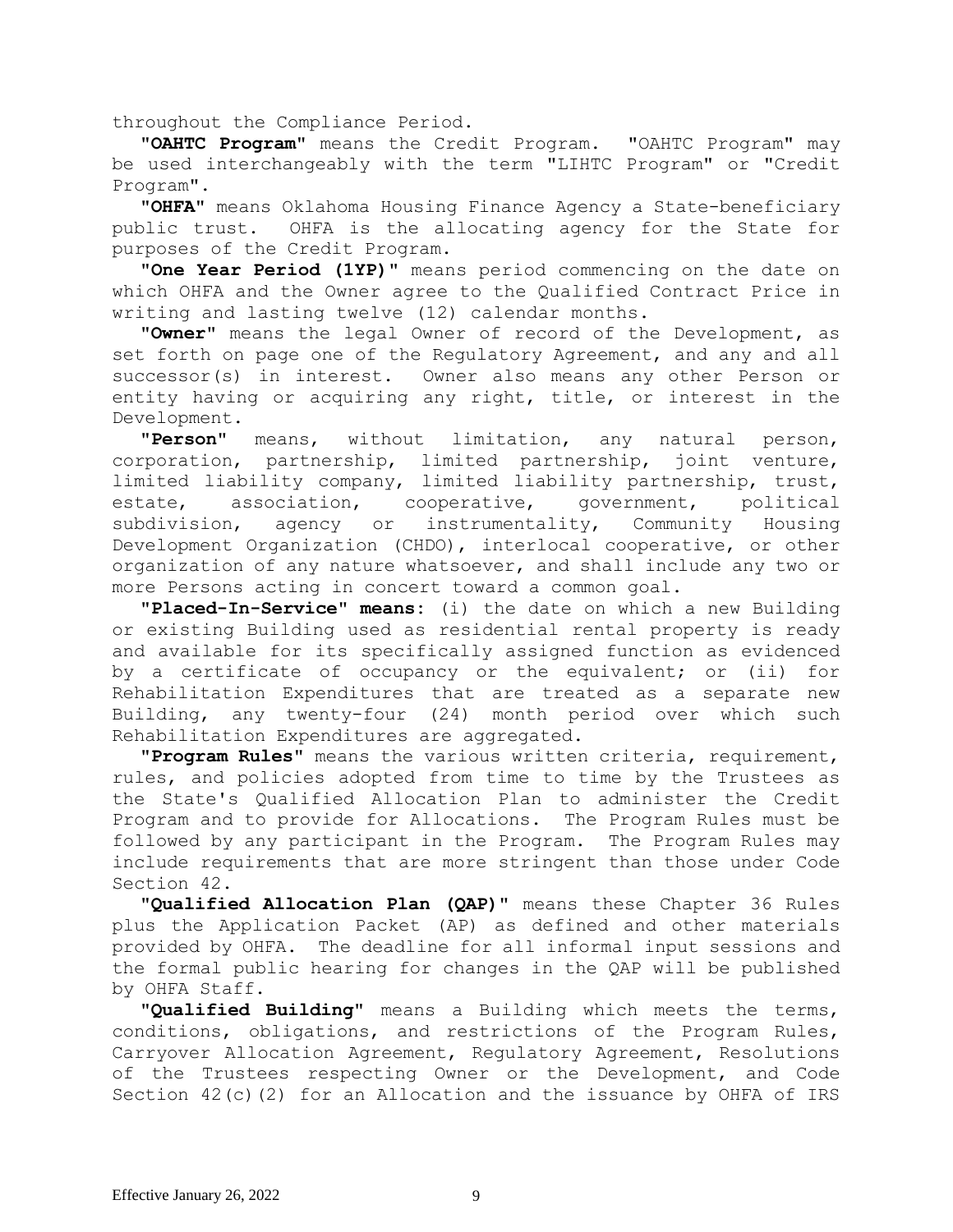Form 8609.

**"Qualified Contract"** means a bona fide contract to acquire the portion of a Building which is not Rent-Restricted for fair market value and the portion of the Building which is Rent-Restricted for an amount not less than the Applicable Fraction for the Building or the sum of: (i) the portion of outstanding indebtedness secured by, or with respect to the Building which is allocable to such Building; (ii) adjusted investor equity in the Building; and (iii) other capital contributions invested in the Building but not reflected in the amounts described in (i) or (ii) above; reduced by cash distributed from the Development or available for distribution from the Development; provided that in all cases, the purchase price for the Building required for a contract to be a Qualified Contract shall be determined in a manner consistent with the requirements of Code Section 42(h)(6)(F), or such other regulations as prescribed by the Code to carry out this section.

**"Qualified Contract Application (QCA)"** means an Application containing all information and items required by the OHFA to process a request for a Qualified Contract.

**"Qualified Contract Preliminary Application (QCPA)"** means a request containing all information and items necessary for OHFA to determine the eligibility of an Owner to submit a Qualified Contract Application.

**"Qualified Contract Price (QCP)"** means calculated purchase price of the Development as defined within §42(h)(6)(F) of the Code and as further delineated in Chapter 36 Rules.

**"Qualified Development"** means a Development where the Housing Units are both Rent-Restricted and occupied by Residents whose Income is at or below the level selected as the Minimum Low-Income Housing Set-Aside.

**"Qualifying Households"** means households whose annual Incomes do not exceed the elected area median family income set-aside required in the Code.

**"Regulatory Agreement"** means the written and recorded agreement between a recipient of a TCA and the allocating agency, OHFA, placing restrictive covenants upon the Development and the underlying Land for a term of not less than thirty years (30) years, or such other term as may be required from time to time by provisions of the AP, these OAHTC Rules and Section 42 of the Code and the federal rules and regulations promulgated thereunder and containing other restrictions, covenants, warranties and agreements required by State, federal or local law and these OAHTC Rules.

**"Rehabilitation Expenditures"** means amounts that are capitalized and incurred for the addition to or improvement of an existing Building of a character subject to the allowance for depreciation under Section 167 of the Code. However, it does not include the costs of acquiring a Building or an interest in it, for example,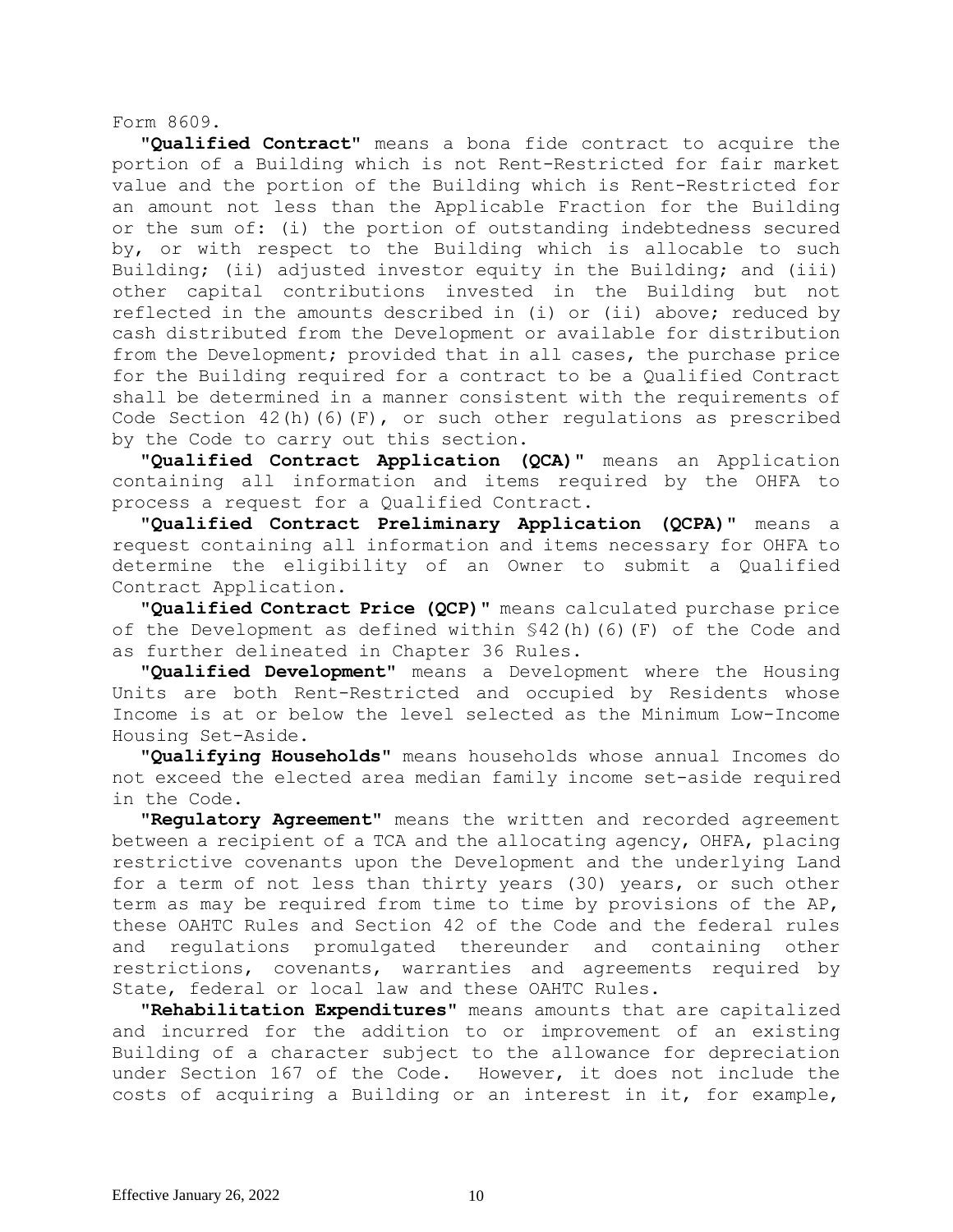any Developer Fee properly allocated in acquiring a Building or any other soft costs or any amount not permitted to be taken into account under Section  $42(d)(3)$  or Section  $42(d)(4)$  of the Code.

**"Rent-Restricted"** means that the Gross Rent with respect to a Low-Income Unit does not exceed thirty percent (30%) of the Income limitations for qualified Residents adjusted by the Imputed Household Size, subject to the exception set forth in Code Section 42(g)(2)(E) (relating to certain Housing Units for which federal rental assistance decreases as Resident Income increases).

**"Resident"** means an individual or group of individuals (other than an Owner) residing in a Housing Unit.

**"Resolution"** means an official action of the Trustees and may include all Resolutions adopted by the Trustees with respect to a Development.

**"Review Report"** means the Threshold Criteria Review and Selection Criteria Review containing the results of OHFA's review of the Application and scoring of the Application. There are preliminary and final versions of the Review Report for each Application.

**"Rural Area"** means any city, town, village, area or place generally considered rural by the Secretary of Agriculture (RHS) for rural housing programs. Verification will be obtained by OHFA staff.

**"Rural Development"** means a Development that is, or will be located within a Rural Area as defined by USDA.

**"Section 8"** means Section 8(c)(2)(A) of the United States Housing Act of 1937, as amended.

**"Selection Criteria"** means the evaluation criteria, over and above the Threshold Criteria, set out in the AP, which shall be established and may be changed by OHFA from time to time in the AP (using the priorities for the State as they are established from time to time under and pursuant to these Rules and the AP), to determine the Development's qualifications, and which are the basis for ranking Applications and establishing a relative level of acceptability for consideration under the Rules and the AP for the possibility of the award of a TCA by OHFA. Although the Selection Criteria may be given substantial weight by the Trustees in deciding whether or not a particular Application and Applicant shall be awarded a TCA, the Trustees reserve the right to take into consideration such other factors as they, in their complete discretion, deem appropriate.

**"Site Control"** means the exercise of dominion or Control over the property through the execution of a purchase, sale, or long-term lease agreement (with a lease term that exceeds the Extended Use Period), receipt of a deed or conveyance of the Land where the Development will be located, or an option to purchase the property (where the option is not revocable on the part of the seller). OHFA alone will decide if an Applicant or Owner has obtained Site Control.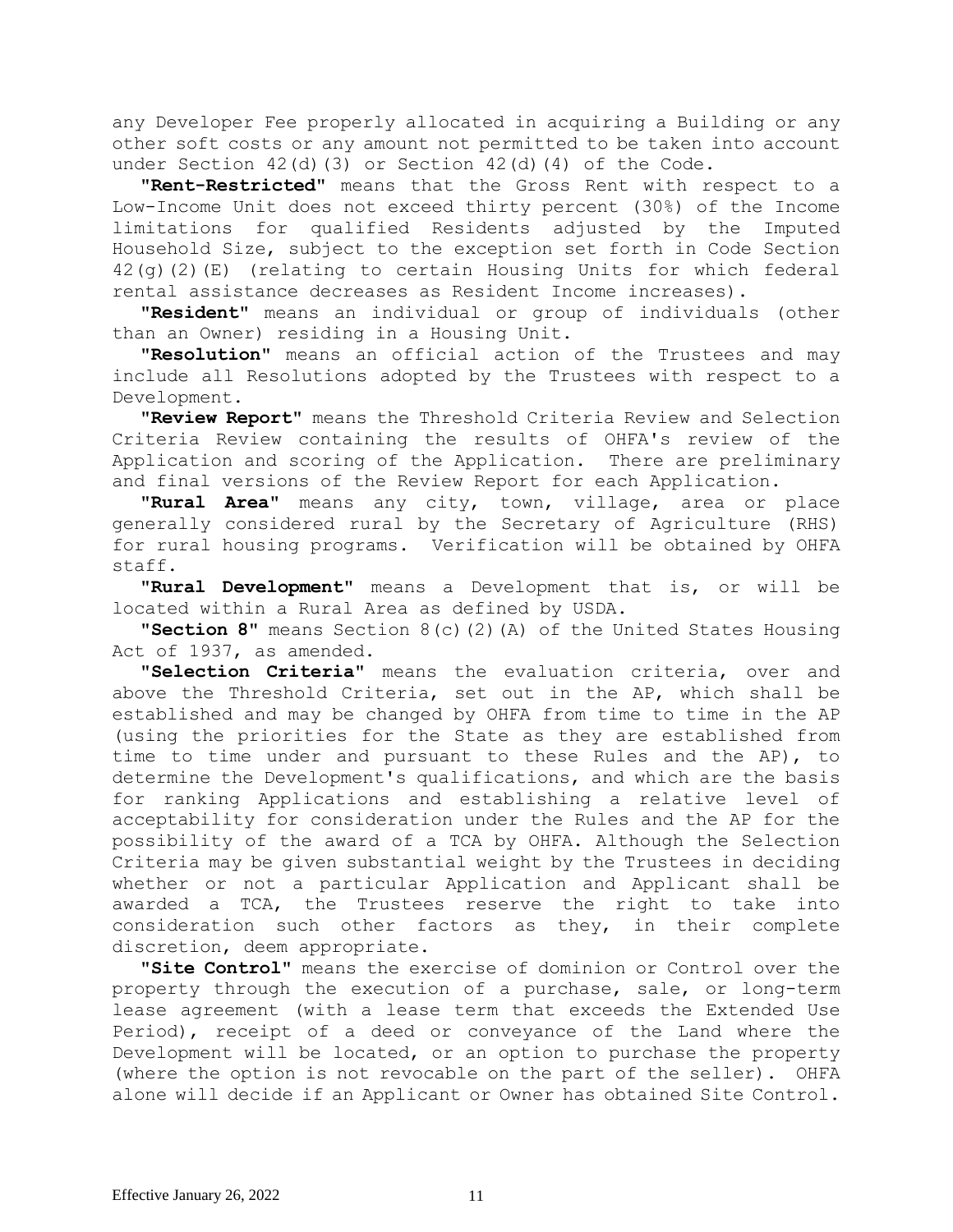**"State"** means the State of Oklahoma**.**

**"Targeted Populations"** means such populations as may be designated from time to time in the AP by official action of the Trustees, which designations may include, but are not necessarily limited to, the Homeless, the Elderly, Veterans, Youth aging out of Foster Care, persons with mental and physical disabilities and/or disabled persons.

**"Tax Credit Allocation (TCA)"** means a federal Low-Income Tax Credit Allocation by OHFA to a Development Owner pursuant to Section 42 of the Code, QAP, and formal action by the Trustees.

**"Three-Year Period"** for a Building means the three (3) year period following: (a) the date of acquisition of such Building by foreclosure or forfeiture under a deed of trust, mortgage or real estate contract or by deed in lieu of foreclosure; or (b) the end of the Extended Use Period, or (c) in the case of the release of the affordability restriction due to the failure of OHFA to present a QC before the expiration of the One Year Period, the recording of a Release of Regulatory Agreement by OHFA. During the Three-Year Period the Owner may not evict or terminate a tenancy of an existing tenant of any Low-Income Unit except for good cause. During the Three-Year Period the Owner may not increase the Gross Rent with respect to any Low-Income Unit except as permitted under Section 42 of the Code.

**"Threshold Criteria"** means the criteria set out herein and in the AP, which shall be established and may be changed by OHFA from time to time in the AP, to determine the qualifications of the Applicant and the Owner and the proposed Development, presented in each Application that are the minimum level of acceptability for consideration under the Rules and the AP for the possibility of the award of a TCA by OHFA. Failure to satisfy all Threshold Criteria set out in the AP may result in the disqualification of the Application for further consideration, and may require no further action by OHFA Staff except to notify the Applicant of the disqualification.

**"Total Development Costs"** means the total costs incurred in acquiring and developing the Development as set forth in the proposed budget for the Development included in the Application. Total Development Costs will be certified by an independent certified public accountant's Certification of sources and uses of funds at times prescribed by OHFA.

**"Transfer"** means any sale, Transfer, merger, consolidation, liquidation, contribution, assignment, exchange or other change in all or part of the Ownership of the Land and/or Development or any Building which is a part thereof, whether voluntary or involuntary, and also includes: a Transfer, sale, contribution or assignment by the Applicant, Owner or Developer of all or any part of its rights, title or interest in the Application, Carryover Allocation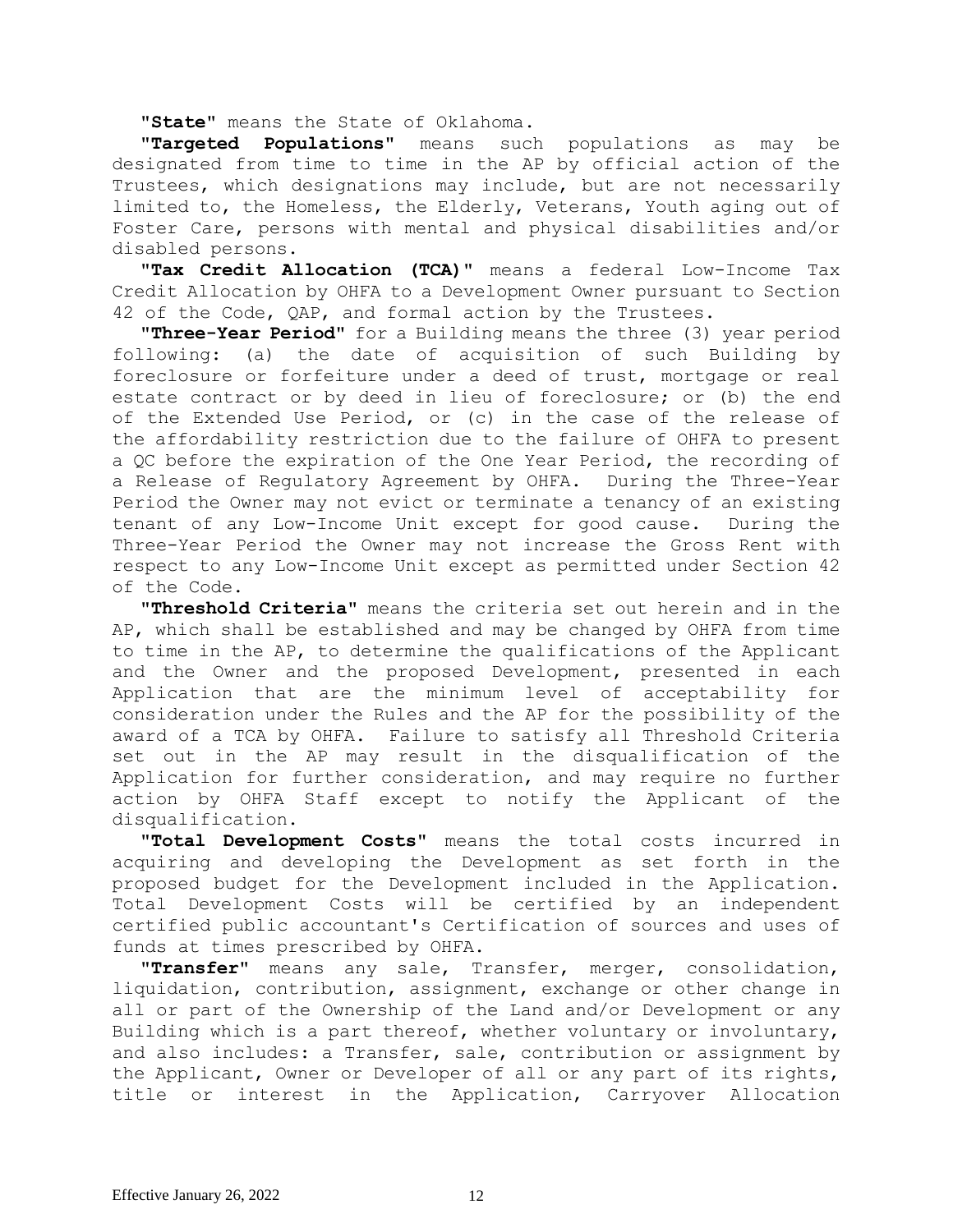Agreement, Credit, Land, Building and/or Development to another party; or a withdrawal, change or addition of any partner to a general partnership, general partner of a limited partnership, any party to a joint venture or the manager of a limited liability company.

**"Transferee"** means any and all successor(s) in interest of Owner and any other Person or entity having or acquiring any right, title, or interest in the Development.

**"Transitional Housing"** for purposes of these OAHTC Program Rules means Transitional Housing for the Homeless which meets the requirements of Code Section 42(i)(3)(B)(iii)

**"Treasury"** means the United States Department of the Treasury.

**"Trustees"** means the Board of Trustees of OHFA.

**"Unit Fraction"** means the fraction of a Building devoted to lowincome housing, the numerator of which is the number of Low-Income Housing Units in the Building, and the denominator of which is the number of total Housing Units, whether or not occupied, in the Building.

**"Violent Criminal Activity"** means any criminal activity that has as one of its elements the use, attempted use, or threatened use of physical force substantial enough to cause, or be reasonably likely to cause, serious bodily injury or property damage.

## **330:36-1-7. National standards incorporated by reference**

(a) The national standards for development of the OAHTC Program are hereby incorporated by reference, including Code Section 42 and all federal regulations, promulgated thereunder, including, but not limited to, 26 CFR Sections 1.42-5, 1.42-6, 1.42-11, 1.42-13 and 1.42-17.

(b) Copies of Code Section 42 and applicable federal regulations may be obtained from OHFA, during regular business hours Monday through Friday 8:00 a.m. to 4:45 p.m., excluding legal holidays. They can also be accessed at www.ohfa.org.

## **SUBCHAPTER 2. ALLOCATION PROCEDURES**

## **330:36-2-1. TCAs distribution**

(a) OAHTCs allocated annually to the State by the IRS shall be awarded to Applicants selected through a formal Application process governed by the Qualified Allocation Plan (QAP).

(b) TCAs will be awarded according to the Act, Code, these Chapter 36 Rules, the AP, and at the discretion of the Trustees, by their formal action, giving consideration to Staff recommendation following a thorough review and financial feasibility analysis.

(c) The Trustees reserve the right, to consider and make an award of TCAs at any time as the Trustees, in their sole discretion, deem such award appropriate under the circumstances and facts presented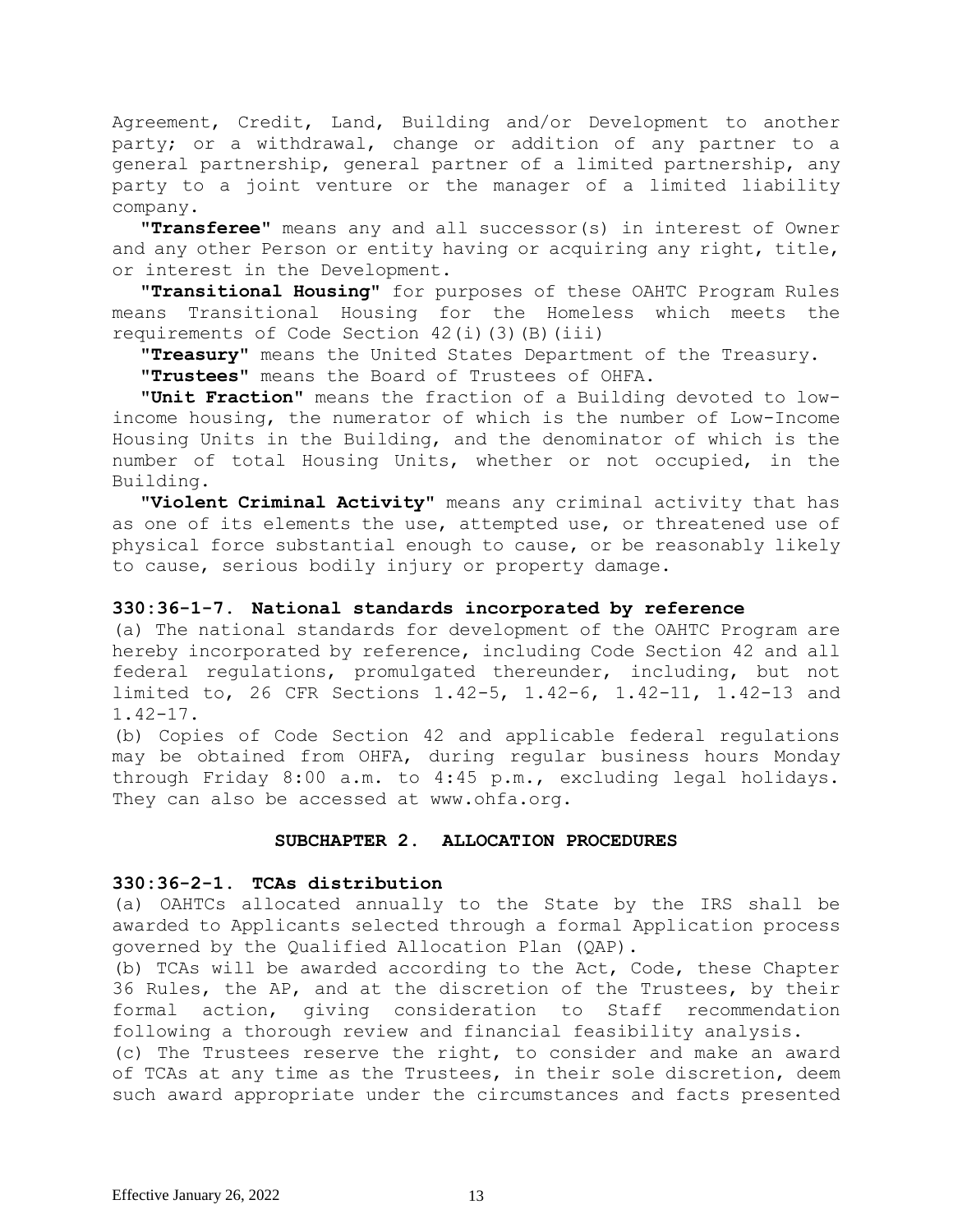to them. Approval of such an award shall be at a regularly scheduled or special meeting of the Trustees and shall be made by formal action, giving consideration to Staff review and recommendations. (d) The AP shall be made available to parties considering the filing of an Application and interested parties upon request. The AP can be accessed at OHFA's website, www.ohfa.org.

### **330:36-2-2. Additional Credits**

(a) Guidelines for Applications for additional Credits may be established in the AP. Limitations may be placed on types of Developments, amount of additional Credits, or type of Applications. (b) The timing of acceptance of Applications for additional Credits may also be established in the AP.

#### **330:36-2-3. Set-aside categories for TCAs**

(a) The annual allocation of OAHTC Program tax Credits made available to the State may be divided into various set-aside categories, including but not necessarily limited to, Nonprofits, New Construction, Rehabilitation, and such other categories as the Trustees, in their complete discretion, may adopt from time to time for inclusion in the AP. Nonprofits competing in the Nonprofit setaside must comply with the definition of Nonprofit Sponsored Development in these Chapter 36 Rules.

(b) Specific set-aside categories and amounts for each category may be determined from time to time by formal action of the Trustees and shall be set out in the AP. The Trustees may, in their sole discretion, modify the amount of the State's annual allocation of Credits devoted to any set-aside, if they determine that the housing needs of the State so warrant, except for the maximum ninety percent (90%) allocation limitation to those other than Nonprofits as required by the Code.

## **330:36-2-5. Geographic Allocation of TCAs**

 OHFA's jurisdiction for location of Developments shall be the entire State of Oklahoma, and, subject to the priorities established from time to time in the AP, OHFA may make awards of TCAs throughout the State.

### **330:36-2-7. Award amounts**

(a) The maximum TCA for any one Development proposal shall be established in the AP.

(b) TCAs may be for amounts less than applied for based upon OHFA's financial and feasibility analyses. In order to make the most efficient, equitable and practicable utilization of the State's tax Credit allocation, the Trustees of OHFA may approve, giving consideration to the recommendations of OHFA's staff, the utilization of funding from other housing programs administered by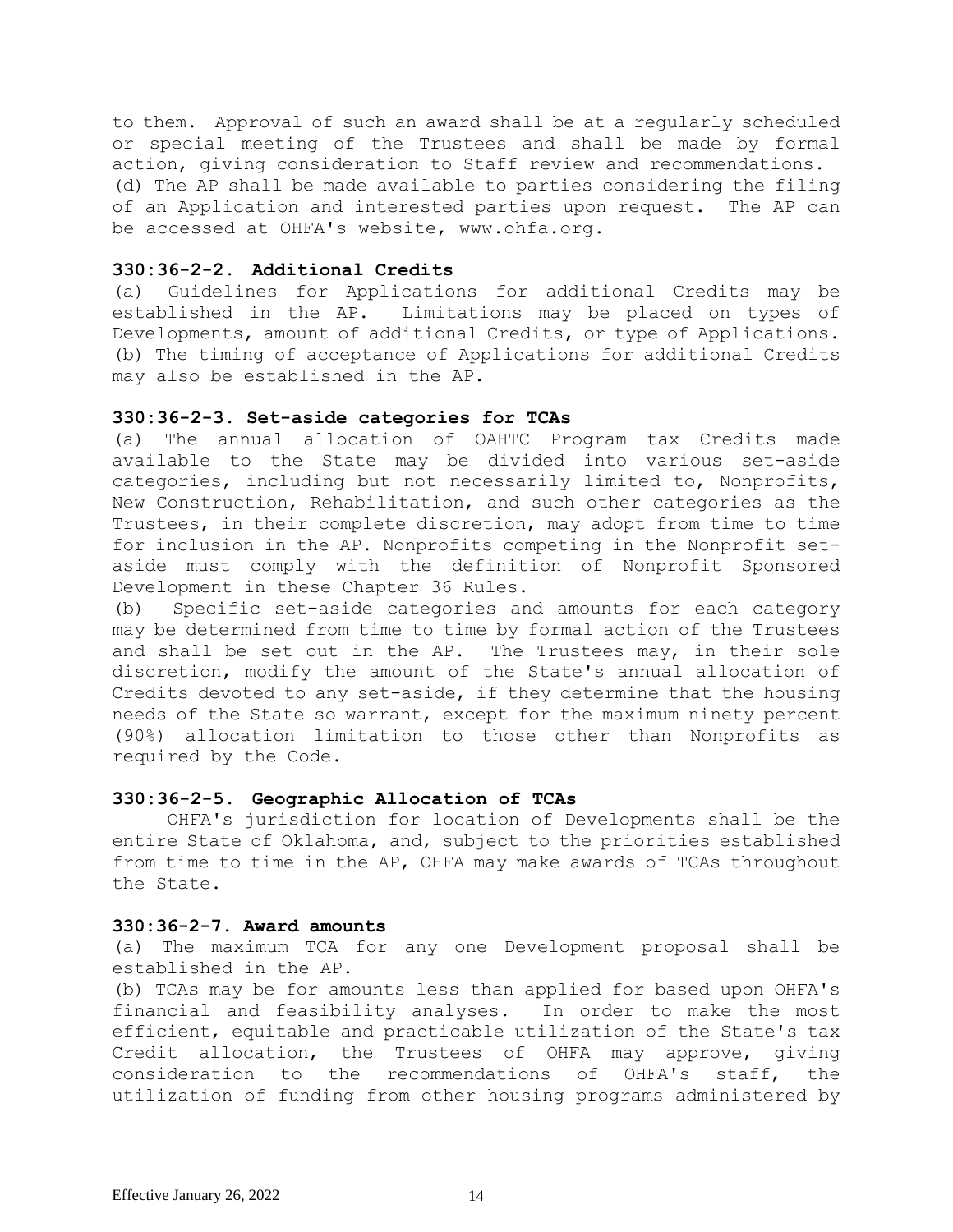OHFA which may also result in a decrease in the amount of the TCA approved.

## **330:36-2-9. Reallocation of additional tax Credits**

(a) Additional tax Credits may become available for the award of TCAs as the result of:

- (1) Development cancellations;
- (2) Developments completed under original cost estimates;
- (3) Credits Allocated but not utilized; or,
- (4) Other circumstances.

(b) In keeping with the AP, OHFA may award TCAs based on the amount of Credits available, in the calendar year any such Credits first become available.

(c) The Trustees reserve the right, to consider Allocations of TCAs outside the established reservation period(s) for a given calendar year. The Trustees, in their sole discretion, reserve the right to approve such an Allocation of TCAs, provided the facts presented to them demonstrate a special circumstance or need and said Allocation promotes the development of residential use housing within the State. Provided however, the Trustees also reserve the right to deny any request for an Allocation of TCAs made outside the established reservation period(s) for a given calendar year. Consideration of all Allocations of TCAs shall be made at a regularly scheduled or special meeting of the Trustees and shall be made by formal action, giving consideration to Staff review and recommendations.

(d) All Credits not awarded in any calendar year shall be carried over for use in the next calendar year, in accordance with the provisions of the Code, these Rules, the AP and/or the formal action of the Trustees.

## **330:36-2-11. OHFA Development notification**

(a) OHFA shall, within fifteen (15) business days of receipt of an Application, notify, in writing, by certified mail or other form of traceable delivery system to provide proof of transmission and receipt, the Mayor or highest elected official, or if neither of the aforementioned exist, the Chief Executive Officer of each Local Governing Body of the jurisdiction within which the proposed Development is located at the time of Application and the legislators who are entitled to such Notice, regarding the characteristics of the proposed Development located within their jurisdiction/district. All comments received from said Mayor or highest elected official, or if neither of the aforementioned exists, the Chief Executive Officer and/or legislator(s) will be presented to the Trustees for their consideration when reviewing a request for an Allocation of Credits.

(b) If the Application is considered at a different Trustees meeting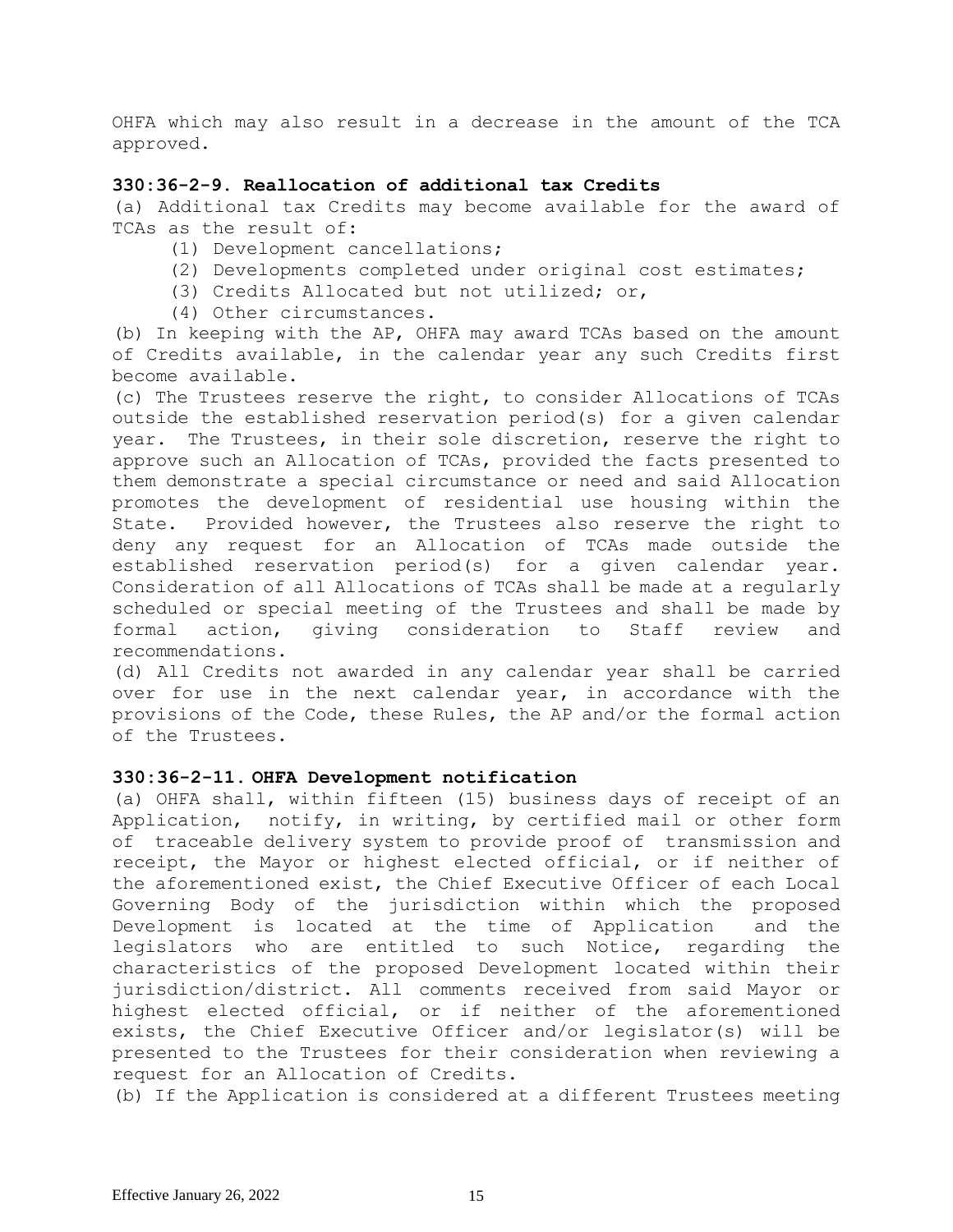than in the notice, this notification requirement is considered to be met.

## **330:36-2-12. Communications with OHFA during Application Review**

(a) **Communications with OHFA Employees.** Following submission of an Application, neither the Applicant, any representative or Affiliate of the Applicant, nor any member of the Development Team shall contact any OHFA employee, concerning the Application nor any other Applications filed. OHFA reserves the right, in OHFA's sole discretion, to contact the contact person(s) identified by the Applicant for the purpose of clarifying any matter.

(b) **No Ex Parte Communications with the Board of Trustees of OHFA.** Neither an Applicant, any representative or Affiliate of the Applicant, any member of the Development Team, nor members of the public shall communicate, directly or indirectly, with the Trustees regarding an Application under consideration by OHFA except upon notice and opportunity for all parties to participate. Applicants and others who wish to communicate with the Trustees must follow the specific steps as set forth in 330:36-2-13.1.

(c) **Preliminary Review Report.** Following the release of the preliminary Review Report, the Applicant may submit questions or request clarification concerning the preliminary Review Report. All such questions or inquiries must be in writing and addressed to the Staff member designated in the cover letter accompanying the preliminary Review Report. These questions may be submitted electronically. OHFA reserves the right to grant or deny requests for meetings with the Staff of OHFA at any time during the Application process. Any and all requests must be in writing.

(d) **Final Review Report.** Upon issuance of the final Review Report by OHFA, communications with OHFA shall be made in the manner and time set forth in 330:36-2-13.

(e) **Noncompliance.** Failure to comply with this subsection 330:36- 2-12 may result in termination of the review process and denial of the Application.

## **330:36-2-13. Preliminary Review Reports**

(a) Upon completion of its review of all Applications, OHFA will forward OHFA's preliminary Review Report to the contact person identified by the Applicant in the Application.

(b) The Applicant must provide OHFA with any information requested by OHFA in the preliminary Review Report or other clarifying information by the deadline given in the cover letter accompanying the preliminary Review Report. Neither the Staff nor the Trustees will be required to consider a late response to the preliminary Review Report.

(c) In the event the Applicant disputes any matter contained in the preliminary Review Report, including without limitation any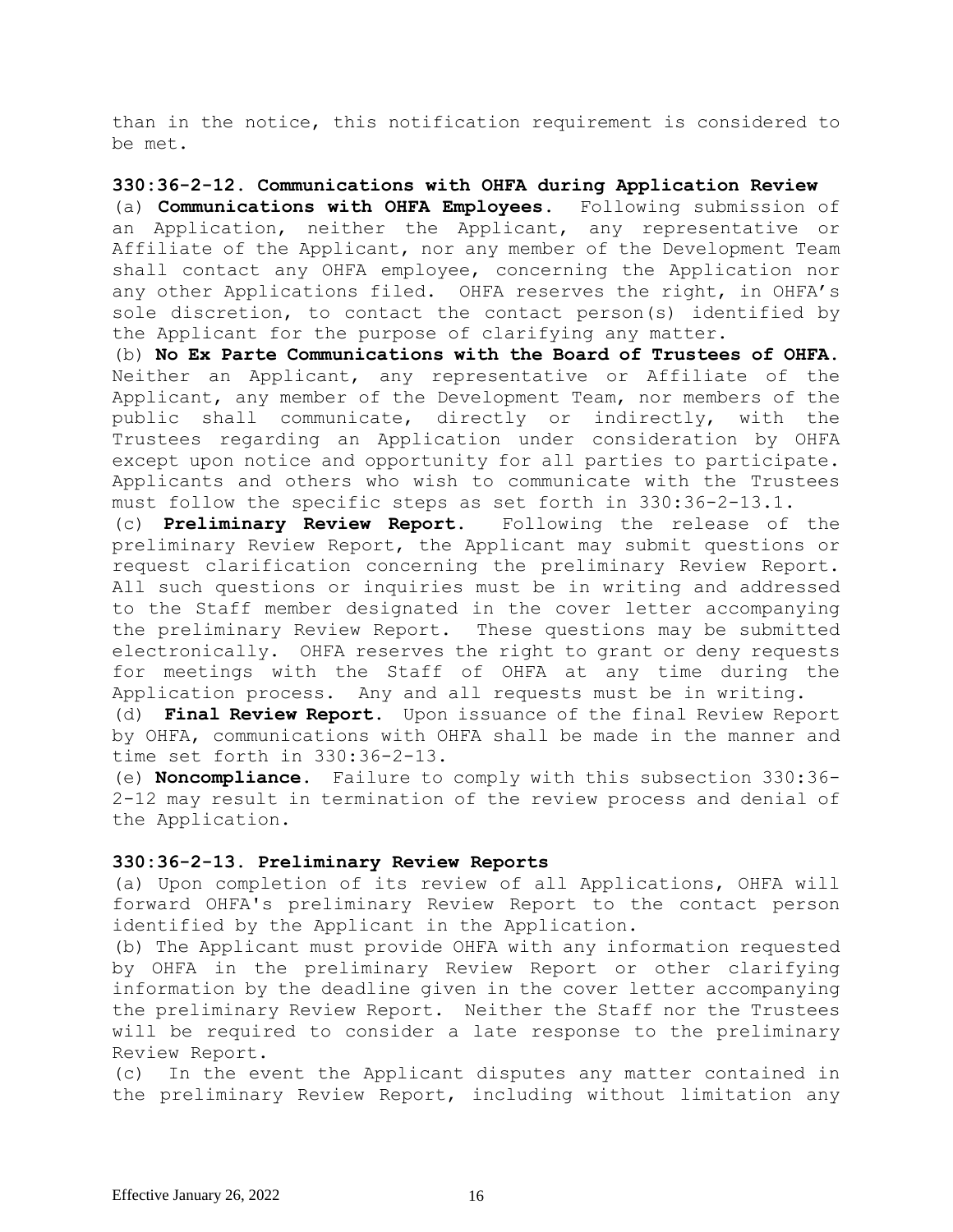finding, determination, recommendation or scoring by OHFA, the Applicant's response to the Review Report must identify with specificity the disputed matter, finding, determination, recommendation, scoring, etc., and the Applicant's reason for disputing same, including any evidence which controverts the Review Report. Any applicable statutes, rules, regulations or ordinances should be cited. Documentary evidence should be attached.

(d) Failure to respond or dispute a finding or determination in the preliminary Review Report shall be deemed the acceptance of the finding or determination by the Applicant.

(e) The Applicant's response to the preliminary Review Report must be in writing. Refer to the AP for response submittal method.

## **330:36-2-13.1 Final Review Report.**

(a) The Staff of OHFA will consider the Applicant's response to the preliminary Review Report prior to issuing the final Review Report and making its recommendations to the Trustees. The Applicant will be informed of Staff's recommendations prior to the meeting of the Trustees where the Application is being considered. OHFA will forward OHFA's final Review Report to the contact person identified by the Applicant in the Application.

(b) The final Review Report may be adopted by the Trustees, including Staff's recommendations and exclusion of any additional documentation proffered by the Applicant for consideration of the Application by the Trustees.

(c) In the event the Applicant disputes any matter contained in the final Review Report, Applicants must file ten (10) copies of any response(s) to the final Review Report or other information they wish the Trustees to consider not less than forty-eight (48) hours prior to the commencement of the meeting where the Application will be considered. In addition to the hard copies, Applicants must submit an electronic version of the response. If both the hard copy and the electronic version are not received, the responses will not be accepted or considered by the Staff or the Trustees.

## **330:36-2-16. Carryover Allocations**

(a) **Code reference.** Code Section 42(h)(1)(E) provides that an Allocation may be made to a Qualified Building, as defined by Section 42(h)(1)(E)(ii), which has not yet been Placed-In-Service, provided the Qualified Building is Placed-In-Service not later than the close of the second calendar year following the calendar year of the Allocation.

(b) **Carryover Allocation applications.** Owners must submit a carryover application and required documents at a date specified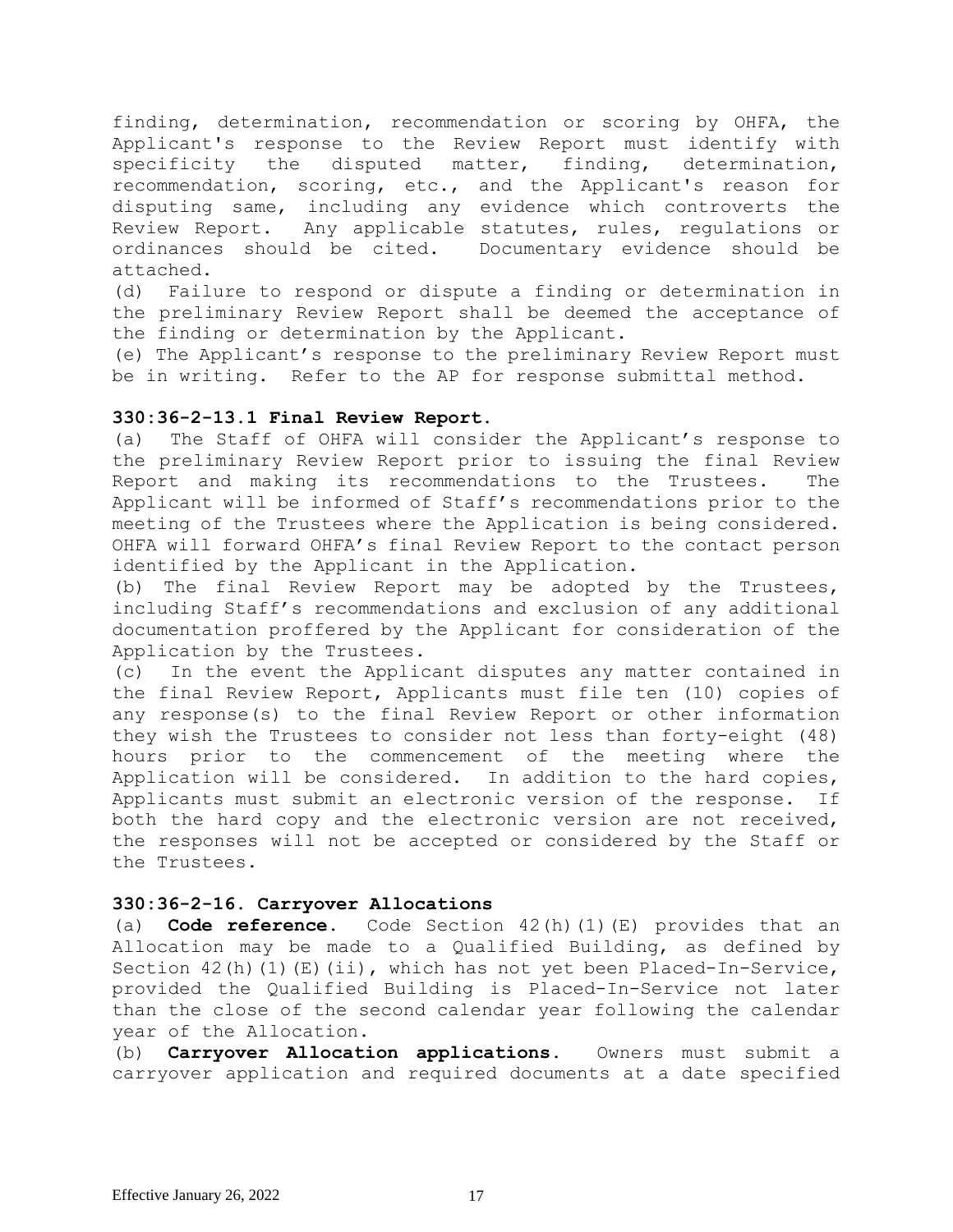by OHFA staff. The Owner must satisfy all requirements of the Code and OHFA staff.

(c) **Carryover Allocation basis.** To qualify for a Carryover Allocation, the Owner must demonstrate that the Owner's basis in the Development, at one (1) calendar year after the date of Allocation, is more than ten percent (10%) of the Owner's reasonably expected basis in the Development. Developments that fail to meet the ten percent (10%) test will not have a valid Carryover Allocation. The ten percent (10%) test must be certified by the Owner's certified public accountant, in a form acceptable to OHFA. OHFA's determination as to the satisfaction of the ten percent (10%) requirement is not binding upon the IRS and does not constitute a representation by OHFA to the taxpayer or any other party to that effect.

(d) **Carryover Allocation Agreement.** The Owner must submit to OHFA an executed Carryover Allocation Agreement, in a form and at a date specified by OHFA.

(e) **Notification of Placed-In-Service date.** Applicant must notify OHFA within thirty (30) calendar days of the date the Building(s) is/are Placed-In-Service. Notice will consist of submission of copies of the permanent Certificates of Occupancy for each Building and completion of any and all forms as may be required in the AP. (f) **Development based Allocation.** An Allocation pursuant to Code Section 42(h)(1)(F) must meet the requirements of Code Section  $42(h)(1)(F)$ , all applicable Treasury Regulations, and these Chapter 36 Rules.

## **330:36-2-17. Final Allocations**

(a) **Deadline for filing.** Owner's request for approval of the Final Allocation must be received by OHFA at such date as OHFA may specify in writing to the Owner. Failure to file a timely Final Allocation accompanied by all required documentation may result in the denial of the Final Allocation and a determination by the Trustees that the Credits have been returned by the Applicant.

(b) **Complete filing.** The Final Allocation must be accompanied by all evidence or documentation required by the Program Rules then in effect, and such other information or documentation which may be requested by OHFA, in its sole discretion, to verify compliance with the Code, the Program Rules and the Resolutions, and to verify the amount of the Final Allocation. A complete and executed Regulatory Agreement in the form provided by OHFA and ready for filing, together with the appropriate fees, including without limitation applicable filing, must be filed with the Final Allocation. The Regulatory Agreement shall contain provisions for regulation and enforcement by OHFA and such additional provisions as may be necessary to assure compliance with Section 42 of the Code or to give effect to the requirements of OHFA.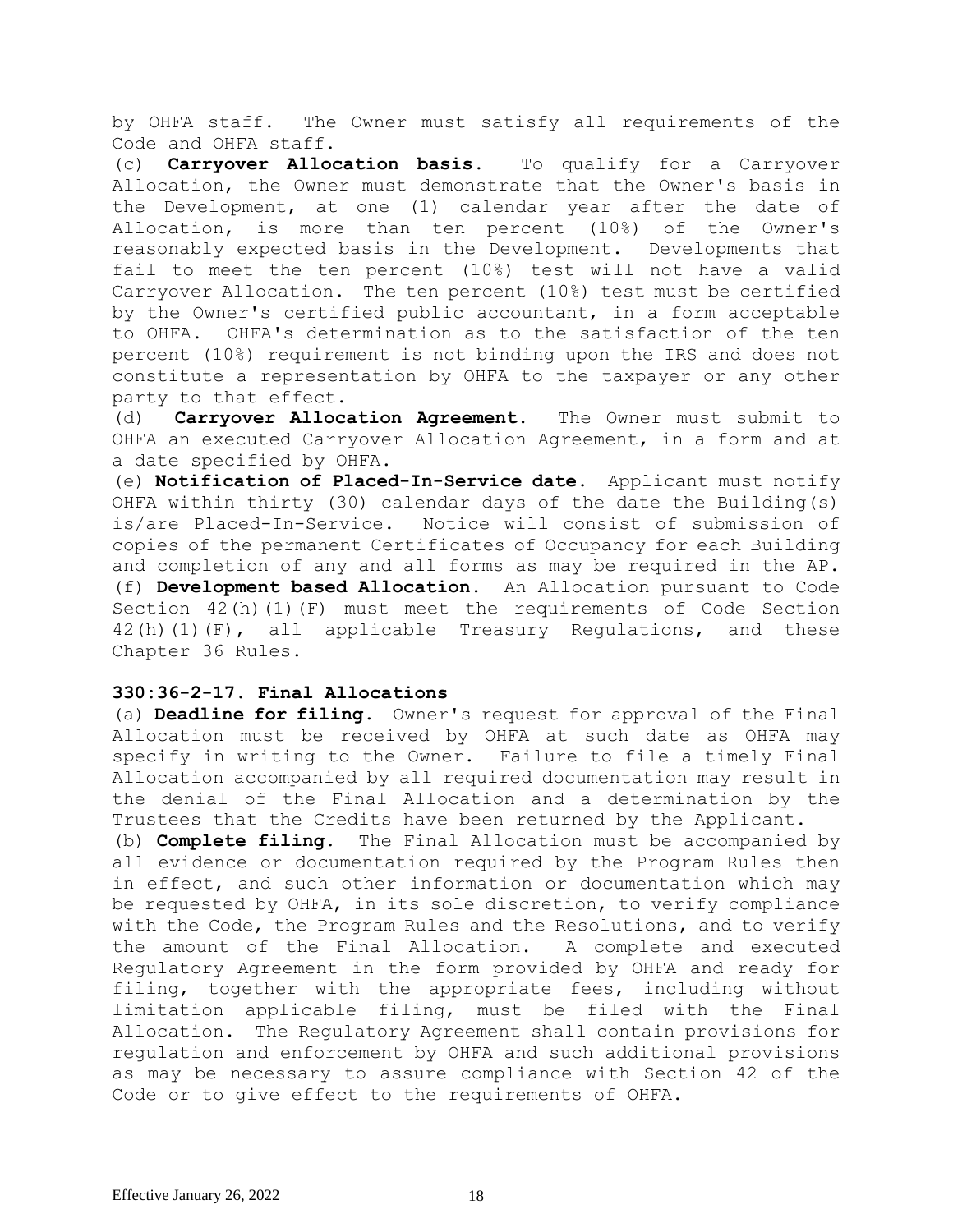(c) **Additional requirements.** In addition to the opinions and Certifications of professionals which may be required to be filed with OHFA pursuant to 330:36-2-16 in connection with a request for a Carryover Allocation, prior to making a Final Allocation, OHFA will require:

(1) An audited Certification of the Total Development Costs, and the Eligible Basis and qualified basis of each Building in the Development and the sources and uses of funds for the Development prepared by an independent certified public accountant.

(2) All opinions must be in a form satisfactory to OHFA and must indicate that the professional has made an independent inquiry into the matters contained therein.

(d) **Approval.** Upon receipt of a completed Final Allocation, OHFA will conduct a final feasibility analysis. Approval of the Final Allocation is subject to Owner's continued compliance with the Code, the Program Rules, the Resolutions, all terms and conditions of this Agreement, and Owner's payment of all fees required by the Program Rule.

(e) **Issuance of Form 8609(s).** OHFA will issue IRS Form 8609(s) respecting each such Development (or each Building therein) to the extent required by, and in accordance with, the Code and the Program Rules. No Form 8609(s) shall be issued if OHFA has not received an executed Regulatory Agreement and all Exhibits thereto, applicable fees, permanent Certificates of Occupancy for each Building, and resolution of any issues to OHFA's satisfaction.

## **SUBCHAPTER 4. DEVELOPMENT APPLICATIONS AND SELECTION**

# **330:36-4-1. Development Applications**

 For the purpose of selecting Applicants and Developments for awards of TCAs all Applicants must submit an Application in the form prescribed in the AP. The Application shall set forth, in a clear and concise manner, Threshold and Selection Criteria that conform to the Code, these Chapter 36 Rules, QAP, and the AP. All Applications submitted to OHFA must contain sufficient information to permit OHFA staff to:

(1) Make a factual determination as to whether, on its face, the Application satisfies each of the applicable Threshold Criteria, including underwriting standards set forth in the AP; and

(2) Make a factual determination as to whether, on its face, the Application is to be evaluated under any set-aside category established by the AP; and

(3) Conduct a review, assessment, and evaluation for selection as described in the AP.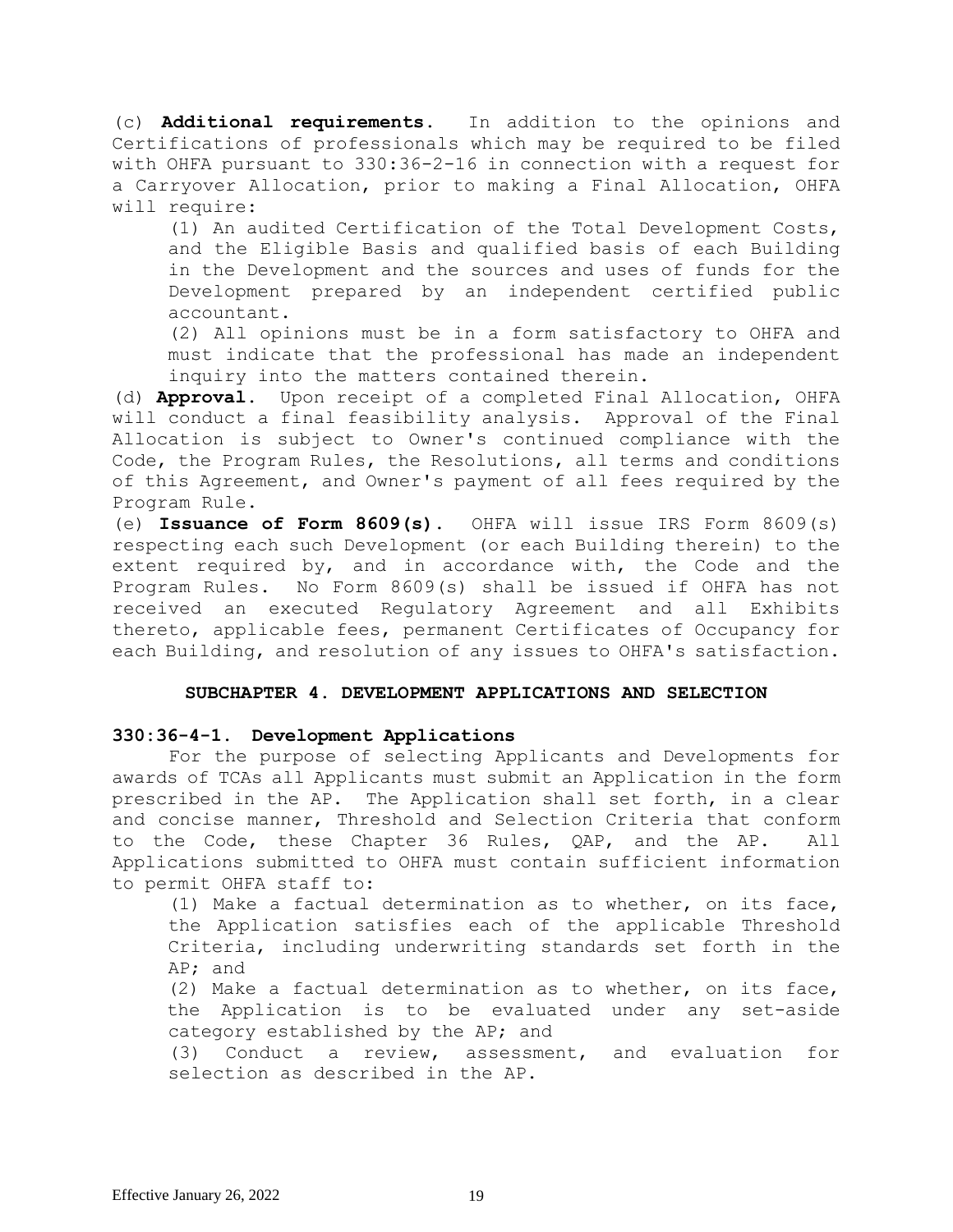### **330:36-4-1.1. Bond financed Developments**

(a) Tax-exempt bond Developments financed at least fifty percent (50%) with the proceeds of tax-exempt bonds subject to the private activity bond volume cap are required to comply with all the requirements of these Rules with the exception of the competitive selection process.

(b) Code requirements for bond financed Developments must be met in addition to the AHTC requirements, i.e., rental units, rents, student exemptions, Transfers on site, occupancy changes, verification of assets.

(c) Deadlines for the submission of Applications for bond financed Developments will be established in the AP.

### **330:36-4-2. Selection of Applications for award of TCAs**

(a) **General.** For the purpose of selecting Applications for awards of TCAs, OHFA shall develop Threshold and Selection Criteria that conform to the Code, the OAHTC Program purposes and these Chapter 36 Rules for inclusion in the next AP. The number, severity, or value of any one or more of the Threshold or Selection Criteria items may be increased by adoption of an AP for a given year that contains such increased Threshold or Selection Criteria items. However, each AP must contain for any AP, criteria to evaluate setasides and all Threshold and Selection Criteria.

(b) **Minimum Threshold Criteria.** Failure to meet all Threshold Requirements set forth in the AP upon initial submission of the Application may result in the Application being rejected without further review. The Threshold Criteria may include, but are not necessarily limited to the following:

(1) **Market analysis.** All Applicants must submit a third party, independent housing market analysis conforming to the Threshold Criteria set forth in the AP, demonstrating and documenting the status of the market demand for the type and number of Housing Units proposed to be developed.

(2) **Nonprofit Owners.** Applicants proposing Developments under the Nonprofit set-aside must demonstrate and document that the Nonprofit Owner and/or Nonprofit ownership participant meet the definition of a Nonprofit Sponsored Development as defined in Section 42h(5)(C) of the Code and these Chapter 36 rules at 330:36-1-4. Applicants for Nonprofit set-aside TCAs must demonstrate that the Nonprofit participant:

(A) demonstrates more than fifty percent (50%) Ownership in the general partner or managing member;

(B) will materially participate, on a regular basis, in the planning and construction of the Development, and in the operation and management of the Development throughout the entire Compliance Period pursuant to 26 CFR § 1.469;

(C) has a Board of Directors and Officers that are independent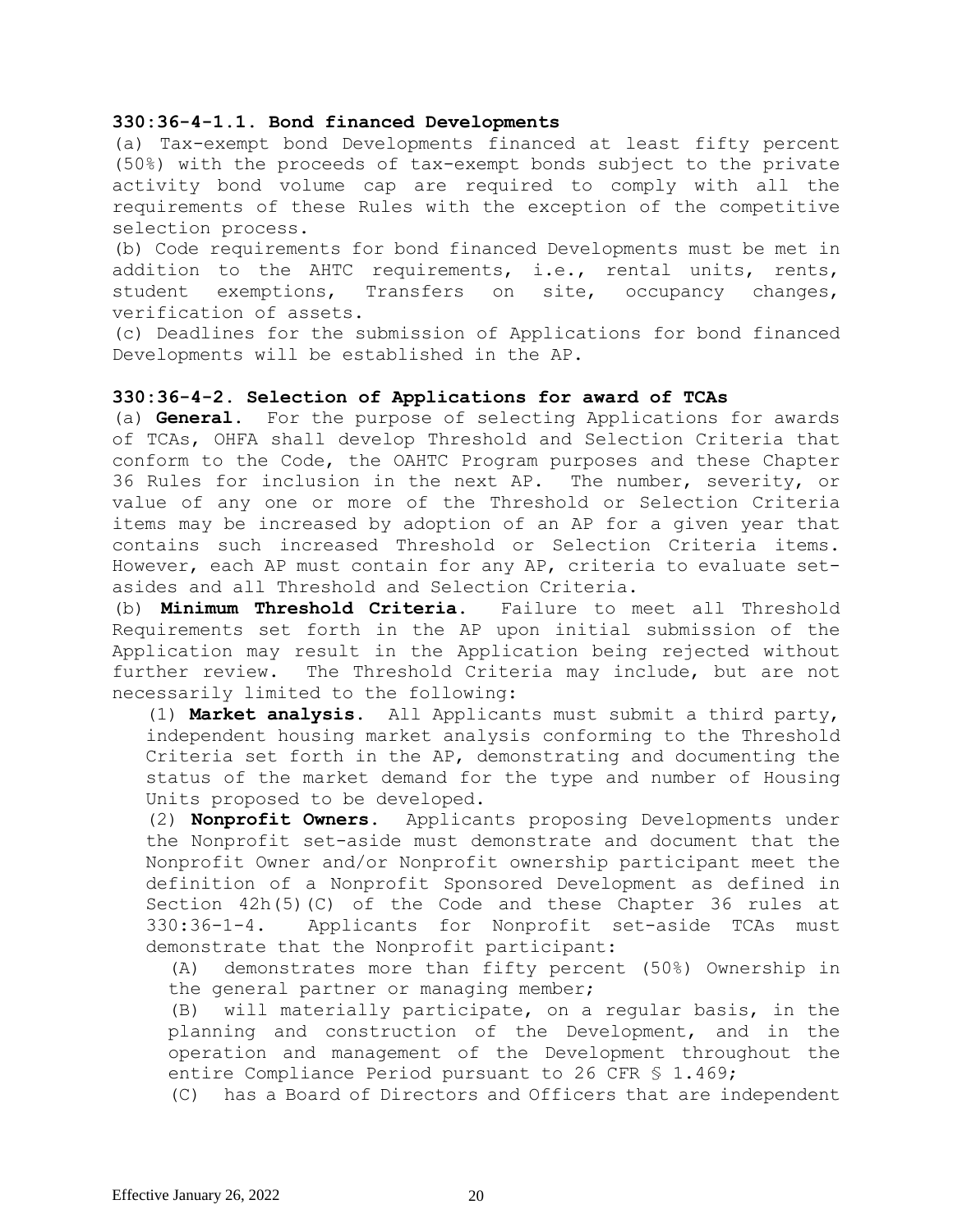from any for-profit Development partner; and

(D) is duly authorized to do business within the State; and (E) has at least one year of affordable housing experience.

(3) **Capacity and prior performance.** Each Applicant must demonstrate and document the degree of expertise of Applicant and Owner, the Development Team, general partner, management, and principals thereof in the use of TCAs in the development, rehabilitation and/or conversion, management and operation of properties related to the type of the proposed Development. Instances of nonperformance include, but are not limited to:

(A) having been involved in uncured financing defaults, foreclosures, or placement on HUD's list of debarred contractors;

(B) events of material uncorrected noncompliance with any Federal or State assisted housing programs within the prior seven (7) years;

(C) the appointment of a Receiver; conviction on a felony criminal charge; or bankruptcy within the prior seven (7) years;

(D) removal as a general partner/managing member;

(E) failure to meet and maintain any material aspect of a Development as represented in a Development Application;

(F) failure to meet and maintain minimum property standards; (G) failure to bring any Development back into compliance after receiving written notice from OHFA's Compliance Staff.

(H) failure to comply with OHFA's requests for information or documentation on any Development funded or administered by OHFA;

(I) Extension requests depending on number and severity; and/or

(J) excessive late or incomplete reports to OHFA.

(4) Waiver of Qualified Contract. Applicants applying for Affordable Housing Tax Credits must waive their right to a Qualified Contract. Waiving the right to a Qualified Contract will not prohibit the Applicant from selling the Tax Credit Development after the initial 15-year compliance period. However, it will require the Tax Credit Development itself to remain Affordable for a minimum of 30 years.

(5) **Acquisition Credits.** Applicants requesting acquisition Credits must provide an opinion of independent unrelated counsel, in a form satisfactory to OHFA, that the requirements of Code Section 42(d)(2)(B) have been met or a waiver obtained from the IRS.

(6) **Financial feasibility and viability**. Applicants must demonstrate that there are Commitments to the Development's financial feasibility and viability as a qualified low-income housing Development. Applicants must demonstrate to OHFA's satisfaction that the Applicant has financing Commitments for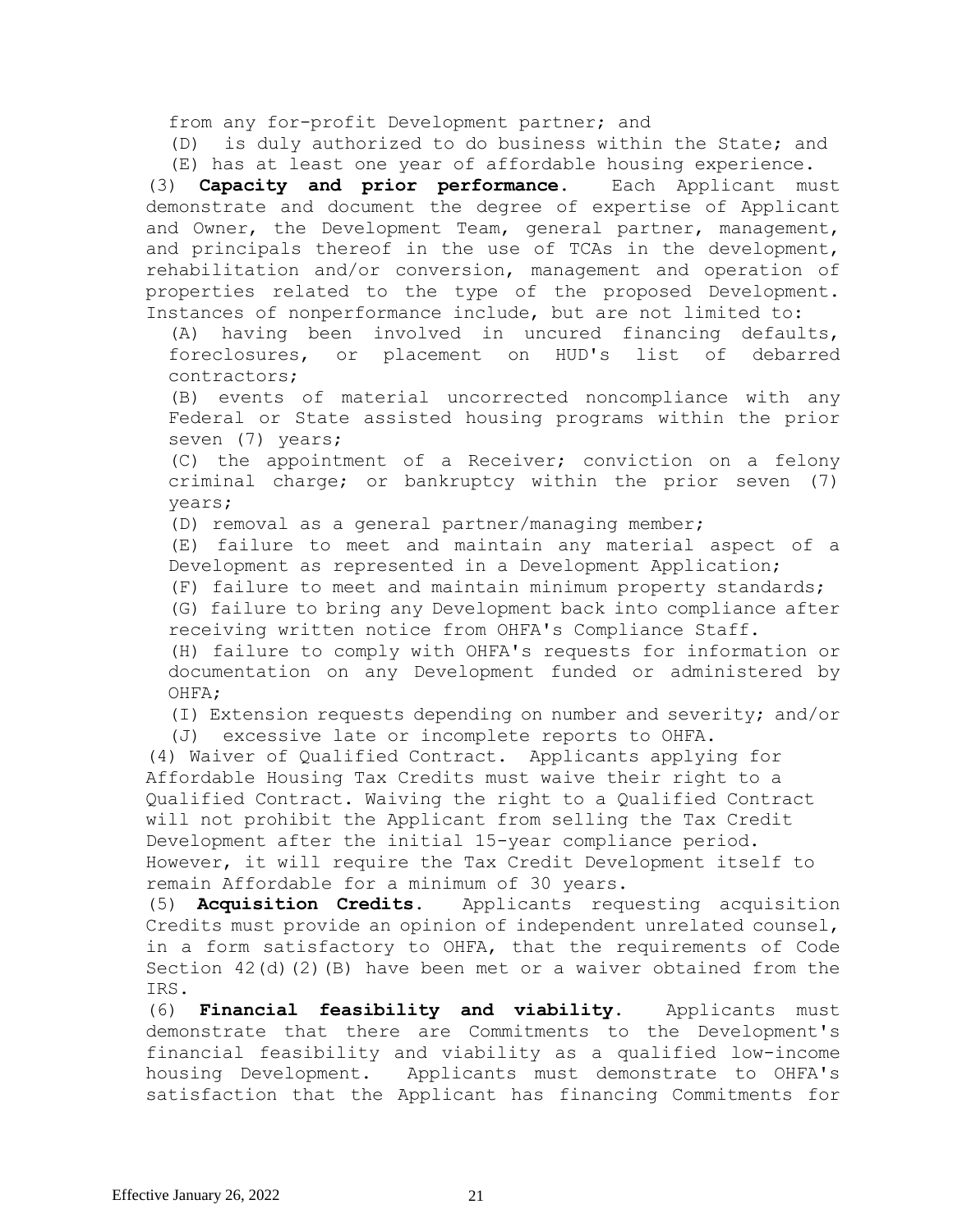one hundred percent (100%) of the project's total estimated construction and permanent financing. Items required to be included in financing Commitments will be established in the AP. Requirements set out in  $36-4-2.1$  (b) (c) and (d) are part of the analysis for financial feasibility.

(7) **Readiness to proceed**. Applicants must demonstrate readiness to proceed in a timely manner should they be awarded a TCA. Factors that may be considered regarding Development readiness may include but not be limited to:

(A) Site Control;

(B) preliminary plans or specifications;

(C) proper zoning for the proposed Development; and

(8) **Certifications.** Refer to the application for required certification attachments to be completed.

(9) **Fair Housing Training.** Refer to the application for details regarding what training sessions OHFA will accept for the

Developer, Architectural firm, general contractor, and managers. (10) **Capital Needs Assessment.** All Applications for rehabilitation will be accompanied by a Capital Needs Assessment as established in the AP.

(11) **Development amenities.** Each Application will be analyzed and evaluated as to Commitments made therein for the provision of amenities. Amenities and documentation requirements will be established in the AP.

(c) **Selection Criteria.** The Selection Criteria, documentation, and points shall be set forth in the AP. Selection may include, but not necessarily be limited to the following:

(1) **Income targeting.** Each Application will be analyzed and evaluated as to the extent to which it is demonstrated therein a Commitment to target lower-income populations.

(2) **Term of affordability.** Each Application will be analyzed on its ability and evaluated as to any Commitments made therein in regard to serving qualified tenants for a period of time longer than the minimum required by the Code.

(3) **Development location.** Each Application will be analyzed and evaluated as to the location for the proposed Development.

(4) **Tenant/Targeted Populations.** Each Application will be analyzed and evaluated as to the extent to which Commitments are made therein to serve such Targeted Populations as are designated in the AP.

(5) **Tenant Populations of Individuals with Children.** Each Application will be analyzed and evaluated as to the extent to which it serves tenant populations with children.

(6) **Tenant ownership.** Applicants proposing single family home ownership after the Compliance Period must submit a detailed plan which includes projections on maintenance, tenant reserve funds, etc., which will be evaluated for feasibility.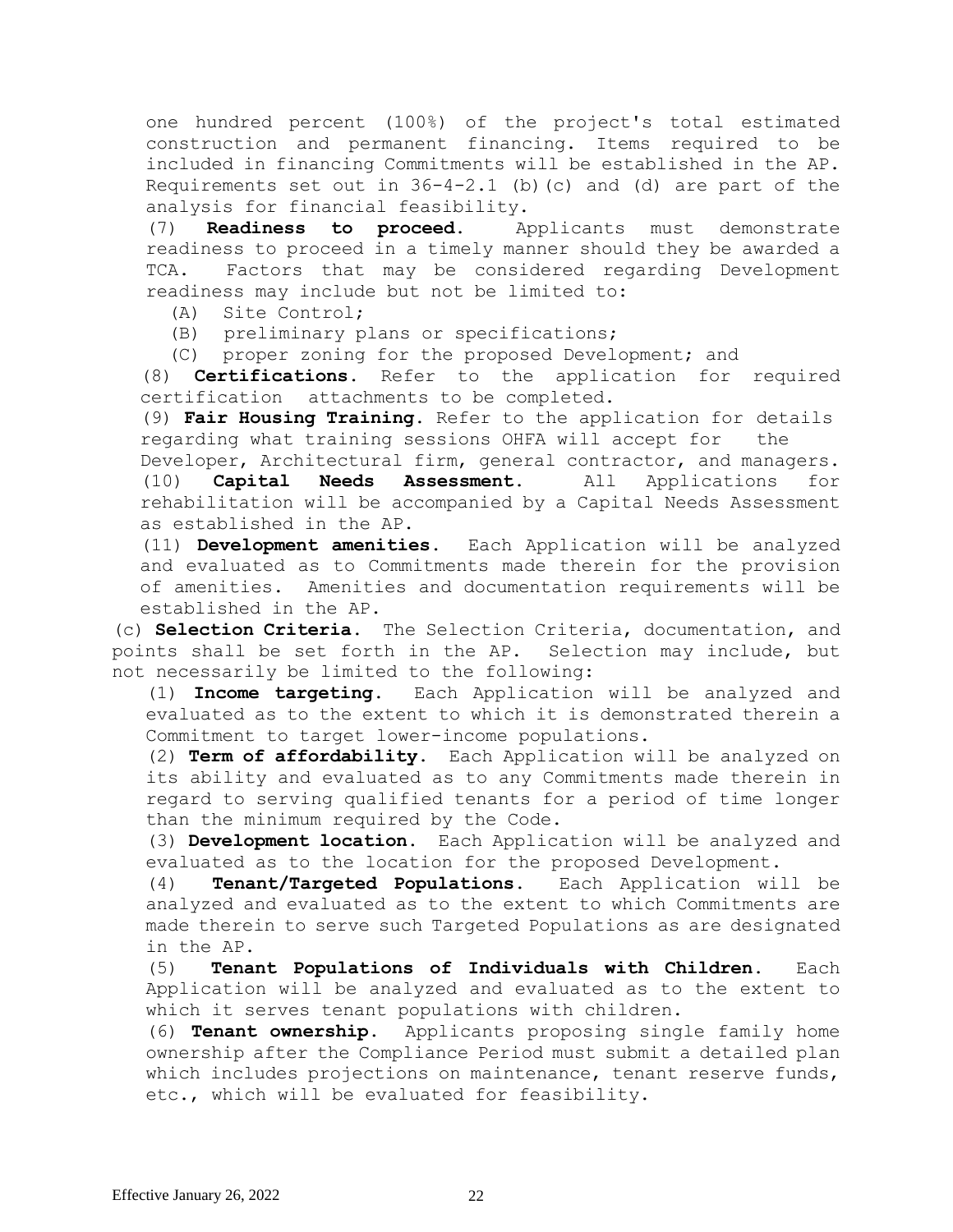(7) **Preservation of affordable housing.** Each Application will be analyzed and evaluated to how an Application is preserving affordable housing.

(8) **Energy Efficiency/Green Building of a Development.**  Applicants are encouraged to provide energy efficient Developments and to utilize green building. This may be a separate point category, or it may be combined within another Threshold or Selection category.

(9) **Historic Nature of a Development.** This may be a separate point category, or it may be combined within another Threshold or Selection category.

(10) **Subsidy per Unit.** Refer to the application for the administration of this criterion.

(11) **Negative Points**. OHFA Staff may deduct points for records of poor performance.

(12) **Tie-breaker.** In case there are Applications with the same final score in any set-aside that will affect funding, the tiebreaker procedure will be established in the AP.

(d) **OHFA Trustee discretion.** Notwithstanding the point ranking under the Selection Criteria set forth above under  $330:36-4-2(c)$ , the Trustees may in their sole discretion allocate Credits to a project irrespective of its point ranking, if Allocation is:

(1) in compliance with Code Section 42;

(2) in furtherance of the housing goals set forth herein, in the AP or any formally adopted Resolution of the Trustees; and

(3) determined by the Trustees to be in the interests of the citizens of the State.

# **330:36-4-2.1. General program requirements and limitations** (a) **General. [RESERVED]**

(b) **Developer Fee limitations.** The amount of allowable Developer Fees shall be established in the AP.

(c) **Contractor Fee limitation.** Allowable contractor fees shall be established in the AP.

# (d) **Underwriting standards**.

# (1) **Total reserves.**

(A) Minimum reserves must equal the sum of six months of each: (i) projected operating expenses

(ii) debt service payments and

(iii) replacement reserve payments.

(B) Minimum replacement reserves will be established in the AP.

(C) Developer guarantees or letters of credit may be accepted in lieu of operating reserves, at the discretion of OHFA. The Developer must demonstrate financial capacity and liquidity. OHFA will also consider the Developer's performance record and the number of other guarantees outstanding.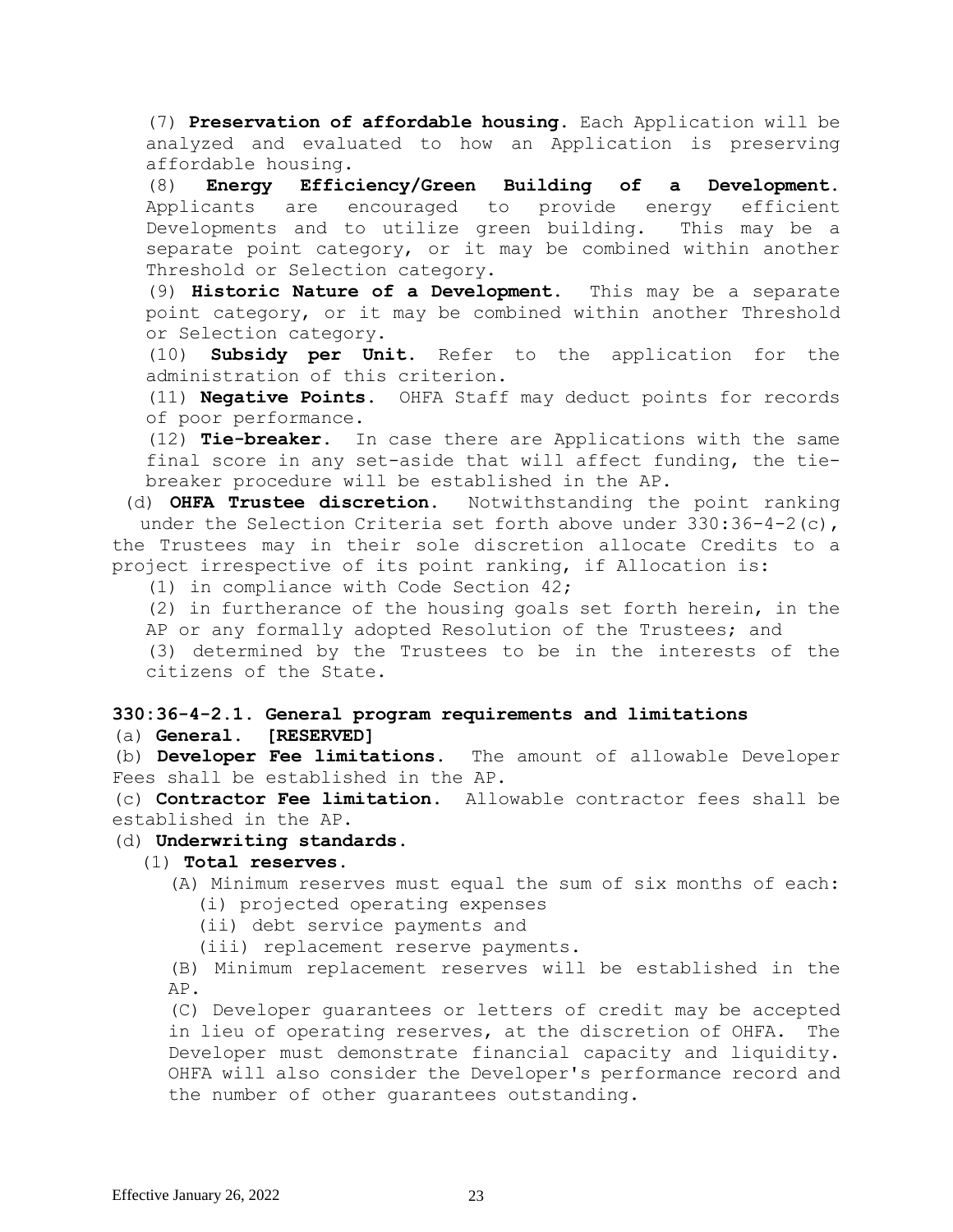### (2) **Debt service coverage.**

(A) Debt service coverage means the ratio of a property's net operating income to debt service obligations.

(B) The minimum acceptable debt service coverage ratio will be established in the AP.

(3) **Projections.** All projections and pro-formas must contain realistic operating expense and vacancy rate projections consistent with prevailing market conditions.

(4) **Cost limits.** Costs per unit must be realistic. Specific cost per unit criteria will be established in the AP. OHFA encourages cost efficient production, but will not give a preference solely for lowest construction costs.

(5) **Minimum Hard Construction Costs per unit for rehabilitations.** Minimum Hard Construction Costs will be established in the AP.

(6) **Buildings designated by OHFA to receive increase in Credit.**  OHFA will allow up to one hundred thirty percent (130%) boost for reasons determined and identified in the AP.

### (e) **Progress reports.**

(1) Progress reports must be filed by the Owner beginning with the calendar quarter following the approval of a reservation of Credits until the Final Allocation Application is submitted to OHFA. Due Dates are January 10, April 10, July 10 and October 10. The report must contain, at a minimum, the status of site preparation and/or construction, including the percentage of completion of each Building, and costs incurred to date. The report must address any other requirements set forth in a Resolution of the Trustees and/or the Carryover Agreement, or as OHFA may designate. Within thirty (30) calendar days after the Certificate of Occupancy is issued for each Building in the project, the Owner must submit a copy of the Certificate of Occupancy and the Placed-In-Service Acknowledgement for that Building. Remedies for violation of these provisions include those denoted at 330:36-6-3, including but not limited to return of Credits.

(2) Compliance progress reports are required as outlined in the compliance manual.

(f) **Construction time period**. Construction must begin within nine (9) months of the last calendar day of the month of the Credit Reservation, unless extended for cause by OHFA. Remedies for violation of these provisions include those denoted at 330:36-6-3, including but not limited to return of Credits.

(g) **Additional requirements.** OHFA may, as it deems necessary in its sole discretion, impose additional requirements or Program limitations on any Applicant, Owner, or Development. Said requirements or limitations may be set forth in a Resolution of the Trustees, in any contract between the Applicant or Owner and OHFA, or in any other document deemed acceptable in OHFA's sole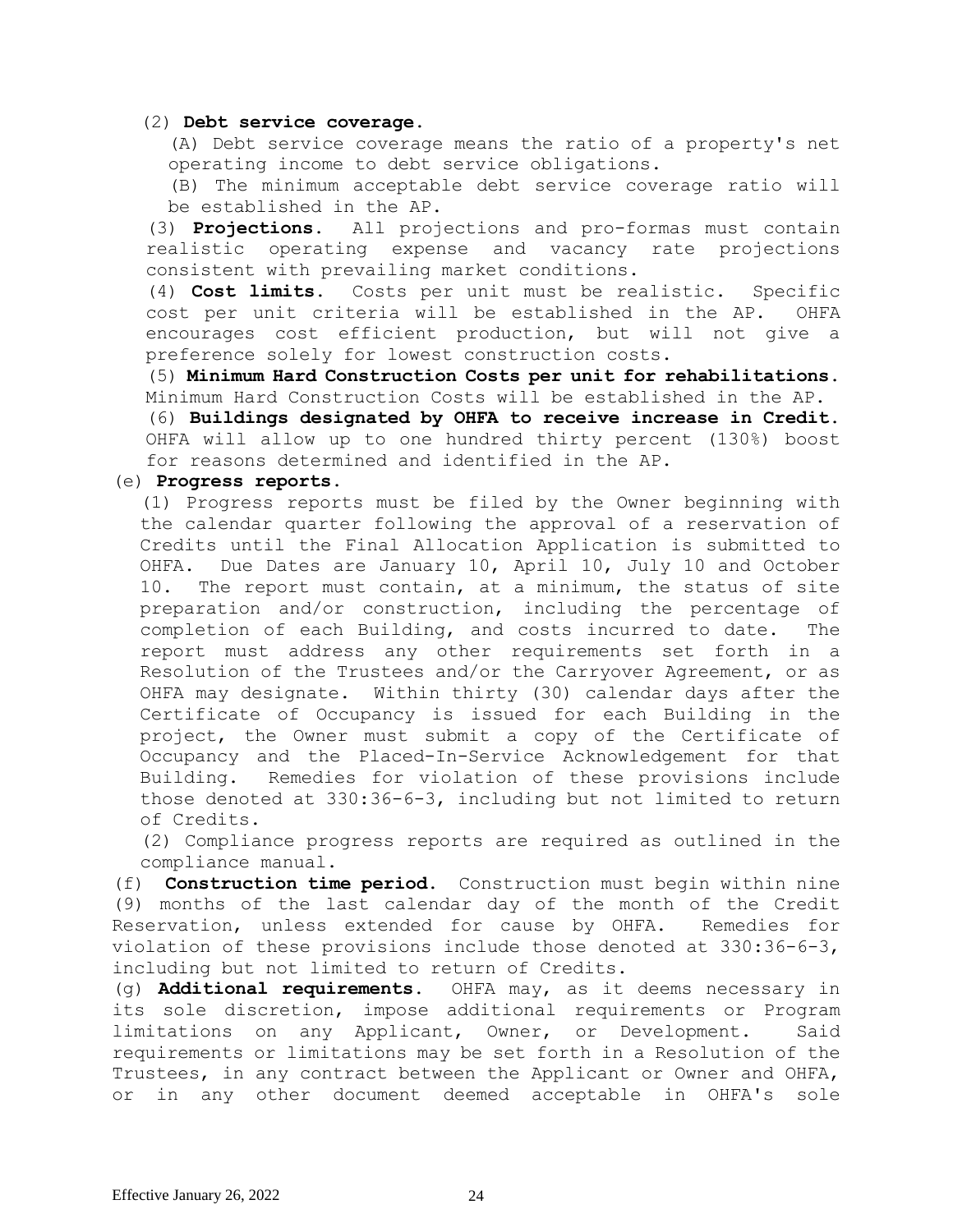#### discretion.

(h) **Timeliness and completeness of filings.** Deadlines for filing Applications will be established in the AP. Should OHFA request additional information, the deadline for filing same with OHFA will be set forth in the letter requesting same. Applicants/Owners must strictly comply with all deadlines and all filings must be complete when filed.

## **330:36-4-3. Fees**

(a) **General.** Application and TCA Fees will be used to support overall OAHTC Program delivery and operation activities. Fees are nonrefundable.

(1) **Application fees.** All Applications will pay a \$2,000 fee with each submission of an Application.

(2) **Allocation fee.** A nonrefundable Allocation fee shall be paid in an amount equal to eleven percent (11%) of the total TCA, but in any event not less than \$1,000.00. The Allocation fee is due within fourteen (14) calendar days of notification from OHFA of the approval of a TCA. A Carryover Allocation Agreement will not be executed, nor will Form 8609(s) be issued unless this fee has been received by OHFA. Nonpayment may result in revocation of Credits.

(3) **Processing fee.** A nonrefundable processing fee of one percent (1%) of the TCA must accompany the request for a Final Allocation. Form 8609(s) will not be issued unless this fee has been received by OHFA.

(4) **Regulatory Agreement filing fee.** An executed Regulatory Agreement must be submitted to OHFA, as part of the request for Final Allocation, and be accompanied by a check payable to the County Clerk of the county or counties in which the Development is located. The check or checks shall be in an amount sufficient to cover the filing fees of the county or counties.

(5) **Compliance monitoring fees**. In addition to the documentation required by OHFA, an annual compliance monitoring fee shall be paid to OHFA. The compliance fee is payable on or before January 28th for each year during the Compliance Period and Extended Use Period subject to annual adjustment. If the Development includes scattered sites, a compliance monitoring fee for each site shall be paid to OHFA. If the compliance fee is not paid within thirty (30) calendar days of the Due Date, then a Late Fee will be assessed. The Late Fee is equal to twenty five percent (25%) of the compliance fee. Failure to remit timely payment of compliance monitoring fees may result in the filing by OHFA of a lien against the Development. The compliance monitoring fee shall be computed as follows:

(A) For Developments financed by RHS under the Section 515 (and otherwise qualify under the Code) receiving a TCA in 2011 or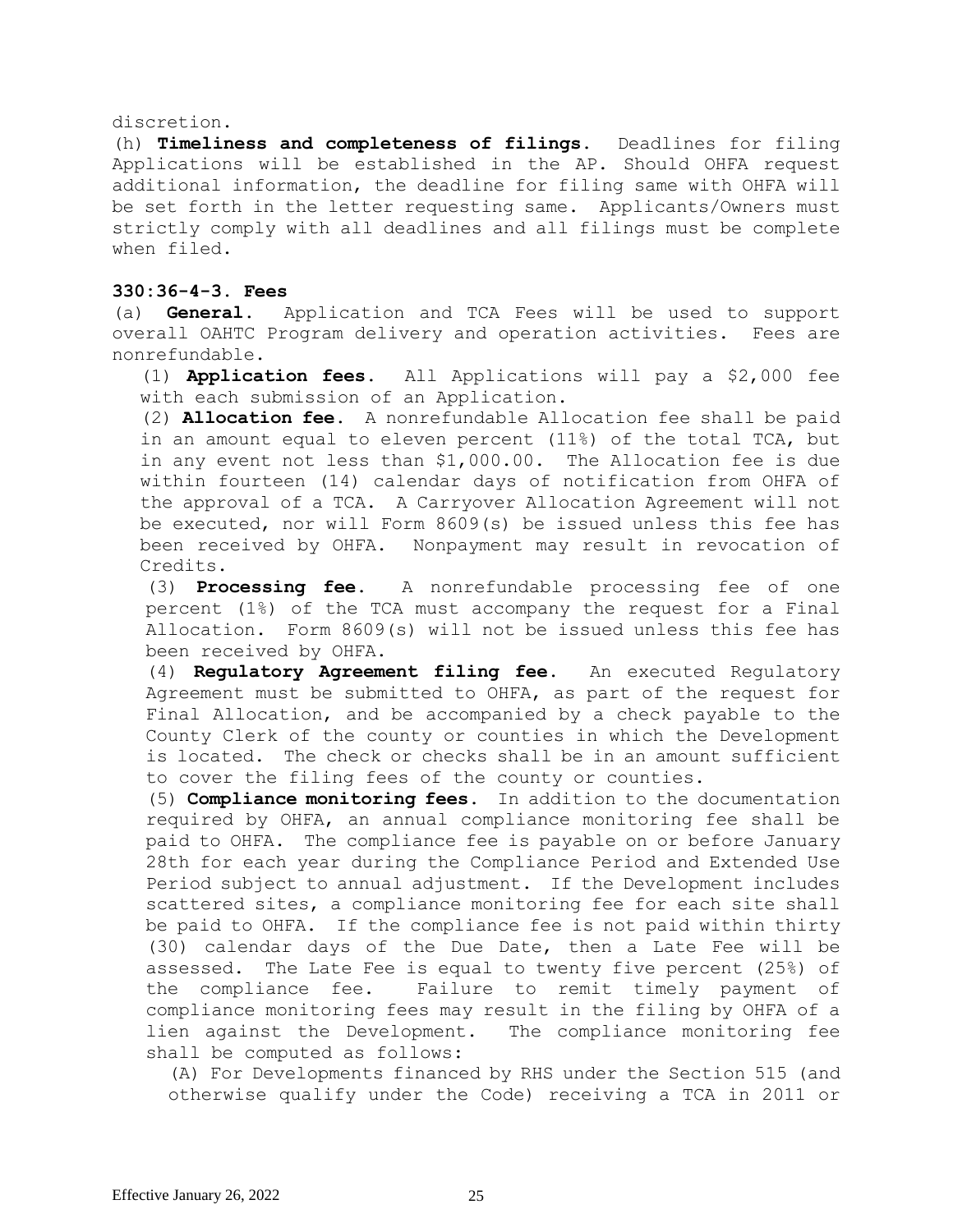before where an agreement has been entered into between OHFA and RHS wherein the RHS agrees to provide OHFA with the required information respecting the Income and rent of the tenants in the Development, the fee shall be \$315.00 per Development per year, plus \$14.00 per OAHTC unit per year within any Building within the Development;

(B) For single site or contiguous site Developments of four units or less, the fee shall be \$350.00 per Development per year.

(C) For all other Developments, including those financed by RHS under Section 515 receiving a TCA in 2012 or later, the fee shall be \$450.00 per Development, plus \$23.00 per OAHTC unit per year within any Building within the Development.

(D) Single-family homes or duplexes regardless if scattered or on the same tract of land \$525.00 flat fee + \$30.00 per unit. (E) Developments selecting Income Averaging as the Minimum-Set- Aside will have an additional flat fee of \$150.00 in addition to the applicable items in (A-D) above.

(6) **Additional monitoring fees.** In the event of noncompliance with the Code or Regulatory Agreement or these Chapter 36 Rules requiring OHFA to conduct an examination of the Owner, any Building within the Development or any documentation to verify correction of said noncompliance, OHFA shall be reimbursed its costs by the Development or Owner for such an examination, including an hourly rate for the OHFA examiner, not to exceed \$35.00 per hour, plus any and all actual travel, lodging and per diem expenses of such examiner. Such reimbursement of expenses and costs shall be paid to OHFA within ten (10) calendar days of receipt of OHFA's statement of same.

(7) **Ownership/General Partner Transfer fee.** In the event that the Owner submits a request for approval of a Transfer of Ownership/general partner of the Development or any of the Buildings therein, a nonrefundable fee of \$7,500.00, shall be imposed to cover OHFA's costs of handling the request. This fee shall accompany the request. If additional transfers are submitted at the same time and are essentially the same parties involved, then each additional transfer will be \$4,000.

(8) **Management Transfer fees.** In the event that the Owner submits a request for approval of a Transfer of the management company of the Development, a \$650.00 fee per Development shall be imposed to cover OHFA's costs of handling the request. This fee shall accompany the request and shall be nonrefundable.

(9) **Copies of Rules.** Copies of these Chapter 36 Rules can be accessed via OHFA's website, [www.ohfa.org.](http://www.ohfa.org/) If a copy is requested, then a charge to defray production will be charged. (10) **Qualified Contract fees.** Submission deadlines for these fees will be established in the Qualified Contract Application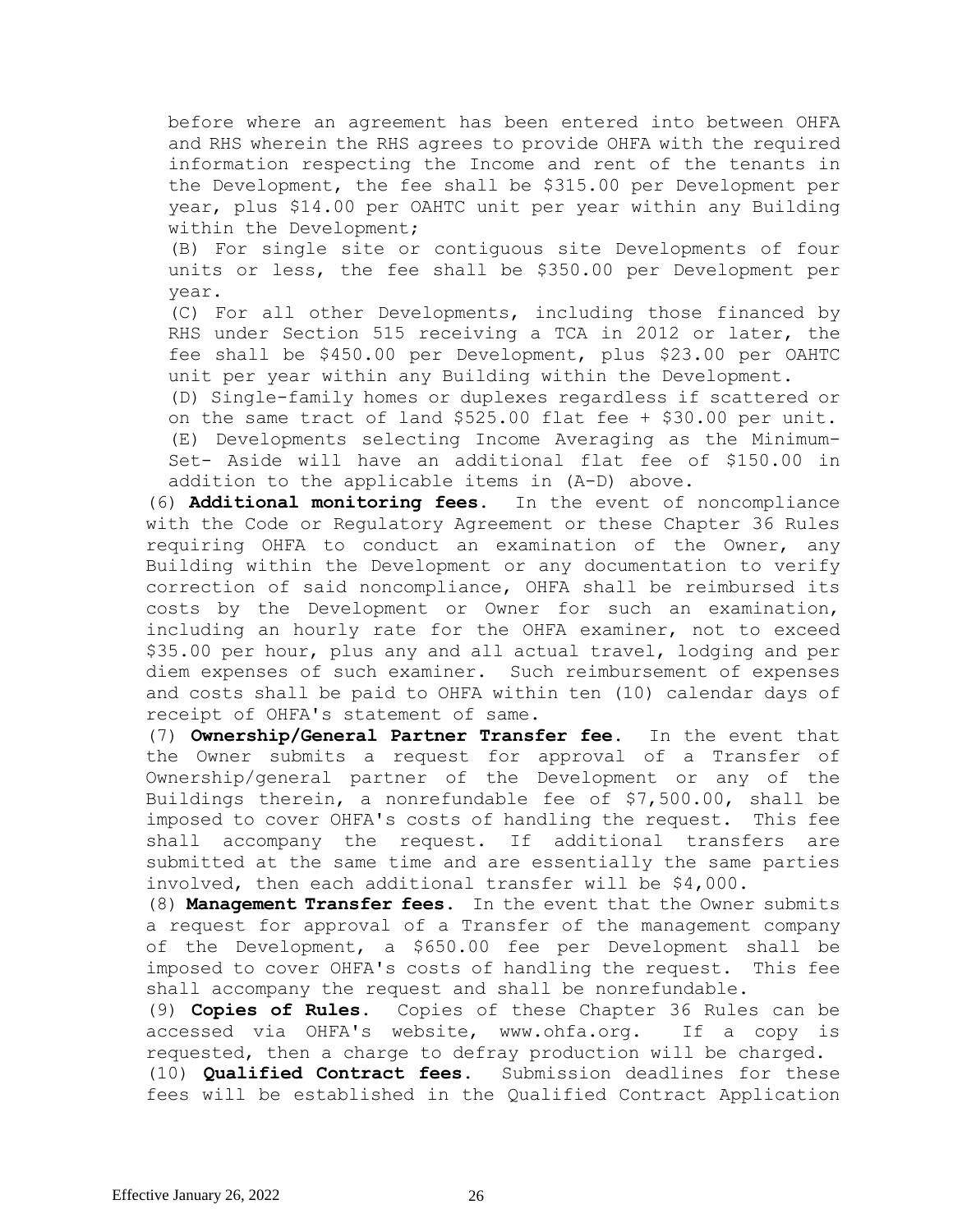(QCA) materials. Qualified Contract Preliminary Application (QCPA) fee shall be \$1,500.00 and is nonrefundable. Additionally, the nonrefundable Qualified Contract Application fee shall be \$12,500.00 plus any third party fees and expenses incurred by OHFA and not paid directly by the Applicant.Third party fees and expenses include but are not limited to appraisals for the entire property, market study, title reports, environmental reports, accountants review and reports, and legal services. This is not an all-inclusive listing. Any third party fees and expenses incurred by OHFA will be identified and Applicants will receive notice of the charge and reason.

(11) **Late fees.** The Form 8609(s) will not be issued unless these fees have been received by OHFA.

(A) **Progress reports.** Progress reports as required in 36-4- 2.1 when filed late will be assessed a late fee of \$10.00 per calendar day, per each late report.

(B) **Carryover Allocations.** Owners who fail to timely file all requirements in the AP as to Agreement, Application, ten percent (10%) cost Certifications, opinions and documents shall incur \$100.00 late fee per calendar day.

(C) **Final Allocations.** Owners who fail to timely file all requirements in the AP as to the Regulatory Agreement, Application, cost Certifications, opinions and documents shall incur \$100.00 late fee per calendar day.

(D) **Transfer Documents.** Owners who fail to timely file all requirements in regard to the Transfer of Ownership or general partnership interest (or other type of entity) may incur \$25.00 late fee per calendar day.

(E) **Acknowledgment of Placed-In-Service Form.** Owners who fail to timely file an Acknowledgment of Placed-In-Service Form in accordance to timelines established in the AP shall incur \$10 late fee per calendar day.

(F) **Annual Owner Certifications.** Owners who fail to file a complete Annual Owner Certification as required in 36-6-7(c)(4) within thirty (30) days of the Due Date shall incur a \$50 per Development late fee per calendar day for the signed certification and a \$150 per unit late fee for failure to file in the electronic format prescribed by OHFA.

#### **SUBCHAPTER 6. PROGRAM ADMINISTRATION**

#### **330:36-6-1. Program violations and revocation**

(a) The following are violations of OAHTC Program policies and procedures and these OAHTC Program Rules:

(1) The filing of false information in an Application and/or a Development report;

(2) Failure of an Applicant or Owner, as the case may be, to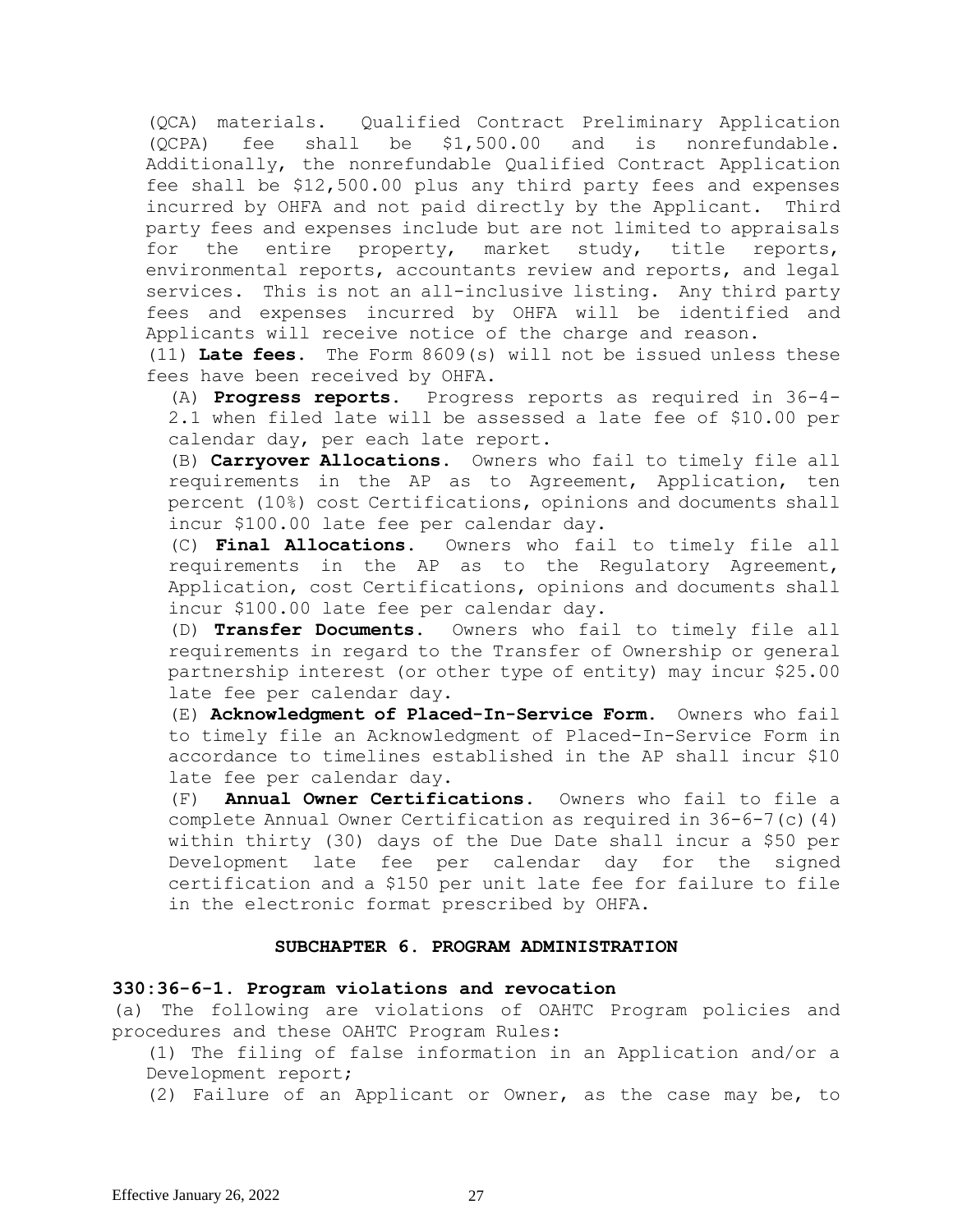satisfy any of the requirements of the Code, applicable State or federal statutes, rules or regulations, these OAHTC Program Rules, or any requirements contained in the AP, or any Commitments made in the Application upon which the award of a TCA was based;

(3) Breach of any of the terms, conditions, obligations, covenants, warranties, or representations of the Owner or Applicant contained in the Regulatory Agreement and/or the Carryover Allocation Agreement or the breach of any terms conditions, obligations or requirements set forth in any Resolution of the Trustees pertaining to the Applicant/Owner or the Development;

(4) Notice by OHFA to the Owner that significant corrective actions are necessary to protect the integrity of the Development and that such corrective actions have not been, or cannot be, effected within a reasonable time, in the judgment of OHFA staff; (5) An administrative or judicial determination that the Applicant or Owner has committed fraud, waste, or mismanagement in any current or prior State or federally funded project;

(6) From and after the date of the filing of the Application, failure to notify OHFA of any material changes effecting the proposed Development, including, but not limited to, modifications to any representations contained in the Application, any amendments or modifications of the financing plan, syndicators or equity partners or any other Threshold requirement and/or changes in Development Team Members, contractors, property managers, etc. Notification must be filed with OHFA not less than sixty (60) calendar days prior to the proposed change. Approval by the Trustees is required for any changes or amendments involving the ownership or Control of the Development or the Owner after the Application is filed. This would include, but not be limited to, changes or Transfers of the Development, changes or modifications of the ownership or composition of the general partner entity (i.e. addition or removal of members, partners, stockholders, etc.), any addition, substitution, withdrawal or removal of any general partner. Other amendments may be handled administratively by staff, although staff reserves the right to refer any amendments to the Trustees for their consideration; or

(7) Failure to submit reports including but not limited to the timely filing of progress reports, updates, compliance reports, etc., and failure to provide OHFA with any additional information requested by OHFA within the period set forth in any request for information. Failure to pay fees when due. If payment is returned for insufficient funds, it will be deemed nonpayment and the amount to defray bank costs will be due.

(8) Little or no progress has been achieved with previous Tax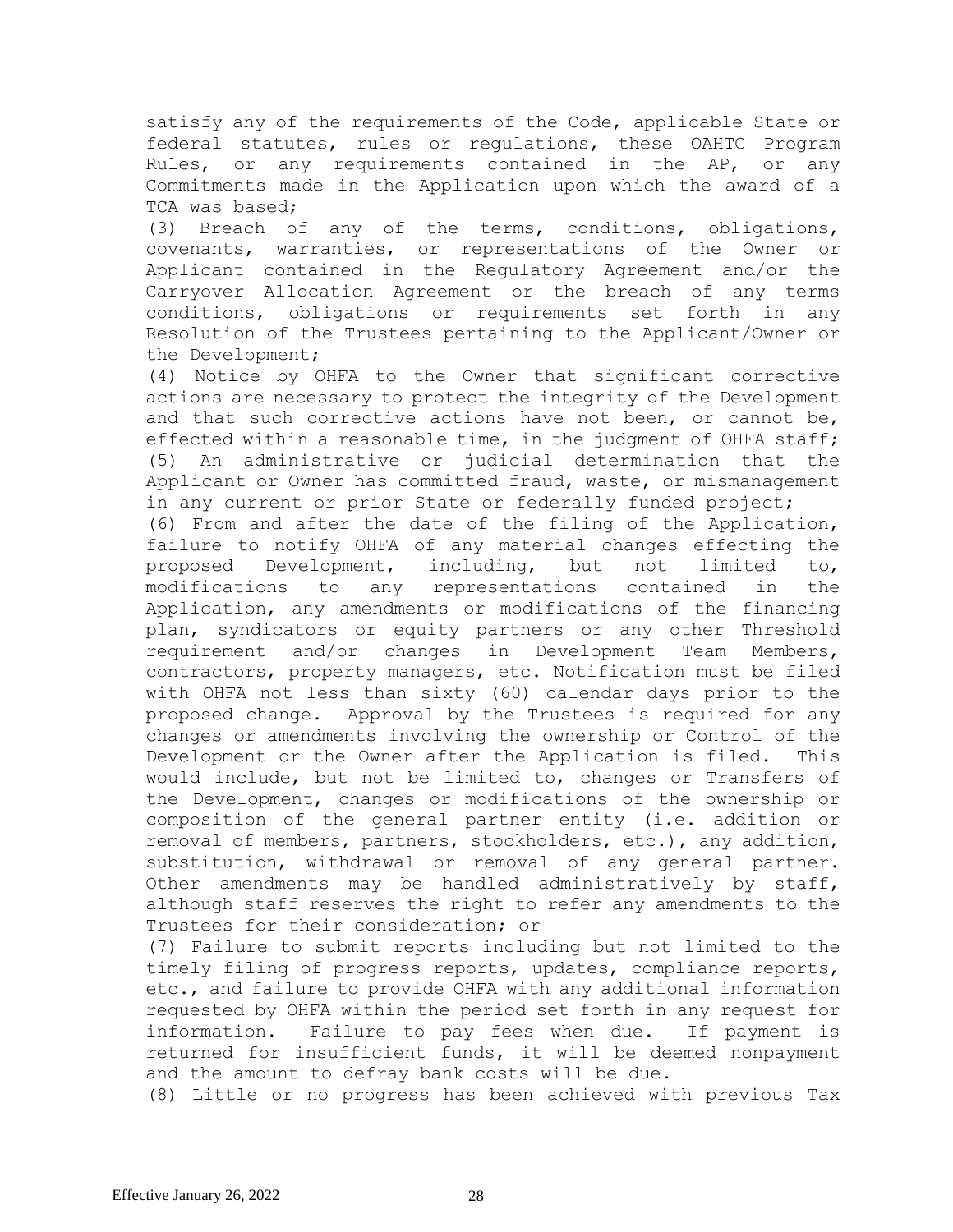Credit Reservations approved for the Applicant or Developer or any of the Principals of either. This would include, but not be limited to: failure to meet the minimum Carryover Allocation requirements resulting in the return of Credits; failure to have all Buildings Placed-In-Service no later than the close of the second calendar year following the calendar year in which the Allocation is made; or involvement of a foreclosure or deed-inlieu of foreclosure within the past seven (7) years.

(b) Failure to follow all required procedures throughout the Allocation process could jeopardize the final Allocation or result in housing Credits being revoked.

(1) The following shall not be considered violations of OAHTC Program policies and procedures and these OAHTC Program Rules. The owner of any real property, including any improvements consisting of dwelling units, acquired or improved in connection with an allocation of income tax credits pursuant to the provisions of Section 42 of the Internal Revenue Code of 1986, as amended, or in connection with an allocation of income tax credits pursuant to the provisions of [Section 2357.403 of](https://www.oscn.net/applications/oscn/DeliverDocument.asp?citeid=474122)  [Title](https://www.oscn.net/applications/oscn/DeliverDocument.asp?citeid=474122) 68 of the Oklahoma Statutes shall have the right to impose conditions in any lease agreement for the occupancy of any dwelling located on real property as described by this section which allow the owner to accept or decline to enter into the lease agreement, or to terminate a previously executed lease agreement based upon the discovery of incomplete or false information, with respect to the prior felony conviction of any person identified as a tenant pursuant to the terms of the lease agreement, including occupants of the dwelling whether or not those occupants formally execute a lease agreement.

(c) The owner of real property as described in subsection (c) of this section may either accept or decline to enter into a lease agreement or to terminate a previously executed lease agreement based upon felony convictions, whether pursuant to federal law or the laws of any state or other governmental jurisdiction, for the following types of offenses:

(1) Possession of any drug or chemical;

(2) Possession of any drug or chemical with intent to manufacture or distribute;

(3) Sex offenses, including but not limited to any form of sexual assault, rape, indecent exposure, or other sexually related offense if such offense was a felony;

(4) Assault or battery or both if the offense was a felony;

(5) Any felony involving violence against another person; and

(6) Such other felony offenses as the owner of the real property as described in subsection A of this section includes in the terms of the lease agreement.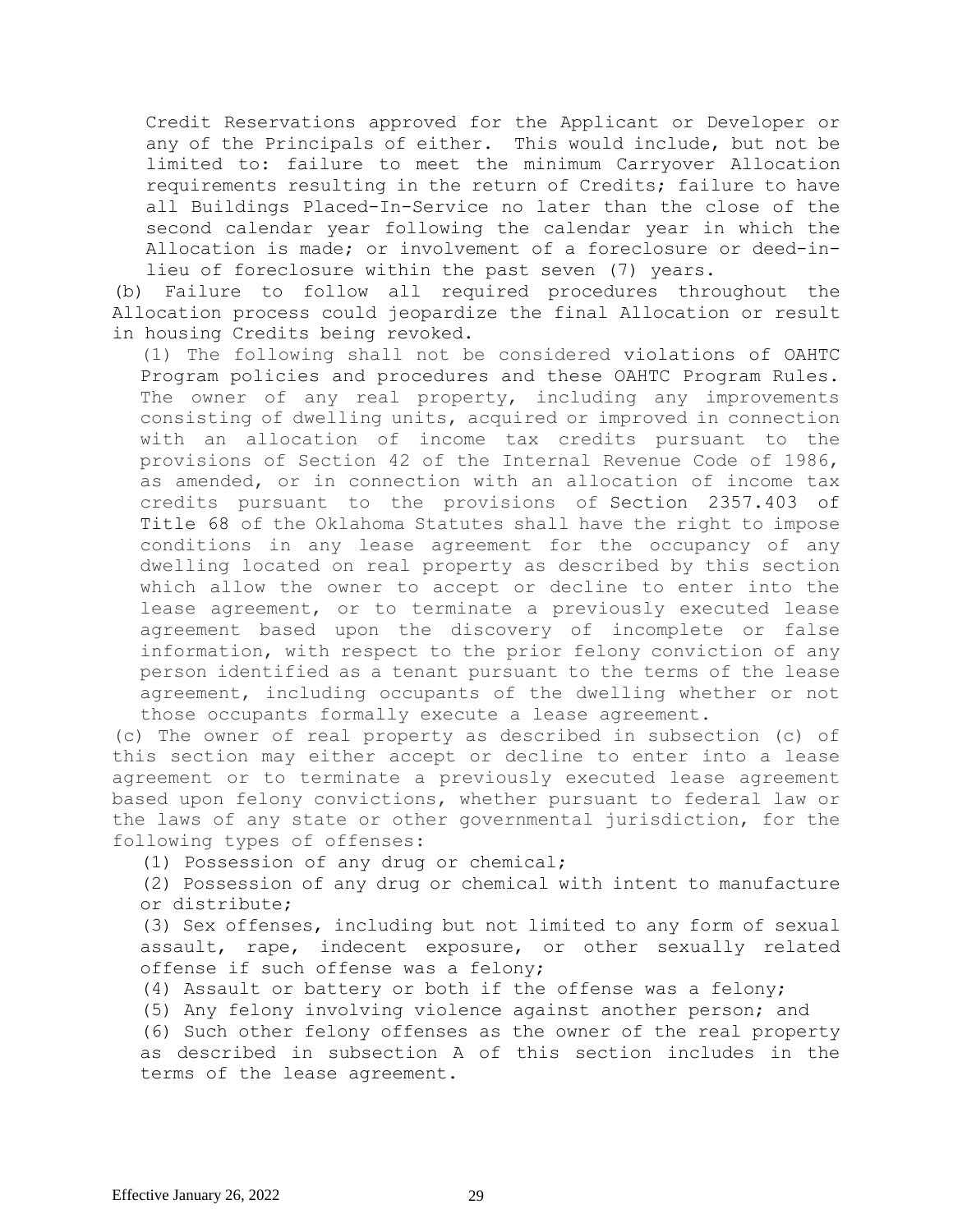## **330:36-6-3. Corrective and remedial actions**

(a) Upon a determination by OHFA staff that a violation has occurred during the Application stages or prior to the filing of the Regulatory Agreement, OHFA may take any one or more of the following actions when the cited violations are not corrected in a timely manner:

- (1) Condition Regulatory Agreements;
- (2) Withhold Allocations of tax Credits;
- (3) Reduce the total amount of the tax Credit award;
- (4) Require the return of unused tax Credits;

(5) Deny future program Applications and participation for a specified period of time as determined by OHFA;

- (6) Indefinitely suspend from program participation;
- (7) File an action for specific performance; and/or
- (8) Notify the IRS.

(b) Additionally, OHFA shall have the right, upon discovery of facts or statements indicating possible program violations by an Applicant or Owner in regard to a Development, or a proposed Development or a pending Application, or a pending TCA, to request and obtain information regarding:

(1) The administrative, planning, budgeting, management and evaluation functions, actions being taken to correct or remove the cause of the program violation(s);

(2) Any activities by an Applicant and/or Owner, or by an Affiliate of either of them that are, or might be in violation or breach of the Commitments made in the Application or that are, or might be, in violation of applicable laws, these Rules, the AP, and/or the applicable Carryover Agreement and/or the applicable Regulatory Agreement;

(3) The ability of the Applicant and/or Owner to fulfill the Commitments made to OHFA in the Application and/or the applicable Carryover Agreement and/or the applicable Regulatory Agreement, in a timely manner; and

(4) Progress schedules for completing and/or performing the Commitments made to OHFA in the Application and/or the applicable Carryover Agreement and/or the Regulatory Agreement in a timely manner.

(c) Prior to OHFA taking any corrective and/or remedial actions, OHFA, may, in its sole discretion, issue a notice of a show cause hearing. The Applicant and/or Owner shall have thirty (30) business days to appear and show cause as to why corrective and/or remedial actions should not be taken. This language shall not be construed as a limitation on the compliance monitoring and reporting requirements of the Code and these Chapter 36 Rules.

## **330:36-6-5. Applicant and/or Owner responsibilities**

(a) An Applicant and/or Owner under the OAHTC Program shall be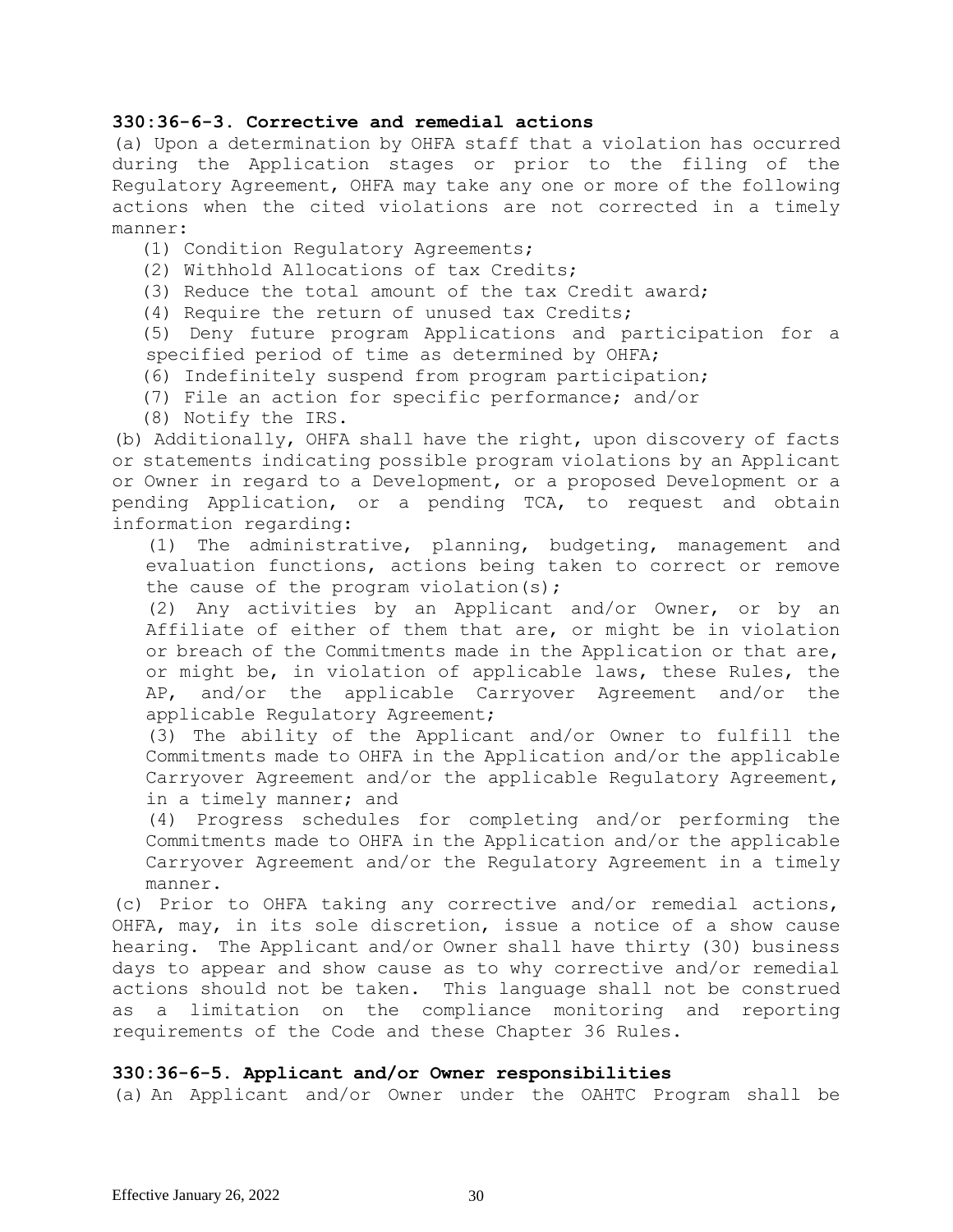responsible for:

(1) Taking all action necessary to enforce the terms of the Regulatory Agreement against any private or public Owner that fails to comply with applicable provisions of the Regulatory Agreement or any subcontract or documents resulting from it, and to recover on behalf of OHFA, all costs and expenses incurred by or on behalf of OHFA. Nothing in this subsection shall restrict OHFA's right to independently enforce the terms of the Commitments made to OHFA in the Application and/or the Regulatory Agreement or in any subcontracts or documents resulting from either of them, or to recover any sums that may become due to OHFA as the result of a breach of any of the Commitments made to OHFA in the Application and/or the Regulatory Agreement, or in any such subcontracts or documents.

(2) Complying with all applicable provisions of the Code, State and federal regulations, guidelines, circulars, rulings and notices, these Rules, the AP, the Application, the Regulatory Agreement between the Applicant and/or Owner, and/or in any subcontracts or documents resulting from either of them, and OHFA or other Program requirements that may be released by the Internal Revenue Service or OHFA from time to time.

(3) Maintaining records and accounts, including, but not limited to, property, personnel, financial and tenant records that properly document and account for all Development funds and compliance with the tenant Income Certification requirements of the Code, these Rules, the AP, and the application and the Regulatory Agreement. All records required by the Code or 26 CFR1.42-5, as presently effective or as may be amended in the future, must be kept and retained by the Owner. Additional requirements of OHFA respecting said records may be included in the Regulatory Agreement. OHFA may require specific types and forms of records. All such records and accounts shall be made available upon request by OHFA for the purpose of inspection and use in carrying out its responsibilities for administration of the tax Credits.

(4) Retaining all books, documents, papers, records, and other materials involving all activities and transactions related to the Owner's Commitments to OHFA found in the Application and in the Regulatory Agreement, as required by the Code, State and federal regulations, the AP, the Application and the Regulatory Agreement.

(b) OHFA may require the Applicant and/or Owner to provide special narrative and financial reports related to the elements of a written agreement in the forms and at such times as may be necessary or required by OHFA.

(c) OHFA shall have the right to perform as many audits and/or compliance inspections of any Development, from time to time, in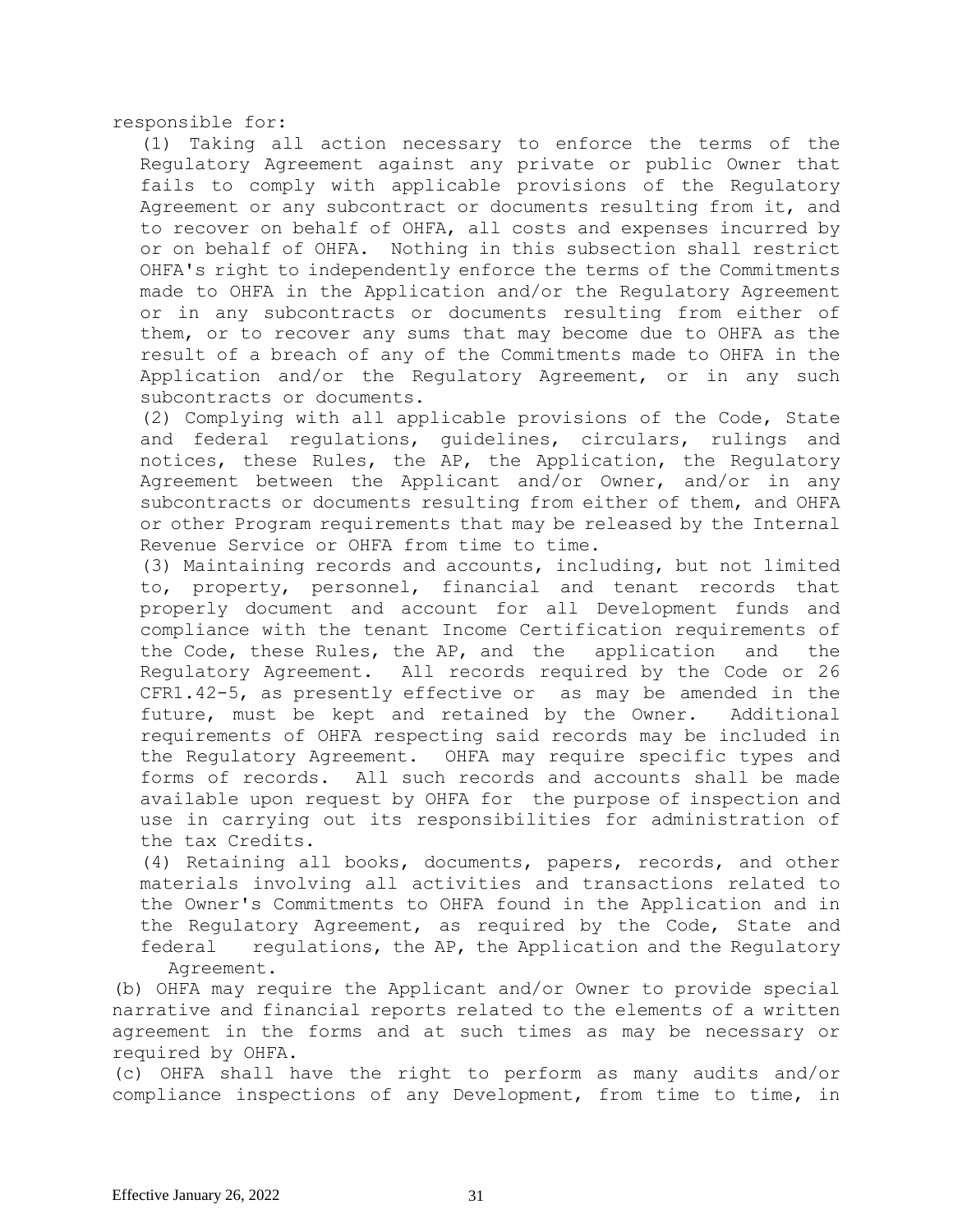the complete discretion of OHFA, as OHFA deems necessary or appropriate to discharge its compliance duties to the IRS in regard to each Development for which TCAs have been awarded, at least through the end of the Compliance Period and Extended Use Period of the Buildings and units in the Development. Audits and compliance inspections may include physical inspection of any Building in the Development, as well as a review of the records described in this subchapter. The cost of any such audit shall be borne by the Applicant and/or Owner. The audit and inspection provisions of this subsection are in addition to any inspection of OAHTC Certifications, supporting documentation, or inspection of records performed pursuant to annual compliance review.

## **330:36-6-7. OHFA monitoring procedures**

(a) **General.** Section 42(m)(1)(B)(iii) of the Code mandates that state housing Credit agencies monitor all Placed-In-Service tax Credit projects for compliance with the provisions of Section 42. The Code also mandates that the Internal Revenue Service be notified, by the state housing agencies, of any instances of noncompliance, this includes failure to comply with the Code and federal regulations and these Chapter 36 Rules, as well as failure to pay all compliance fees in a timely manner. OHFA will also monitor for compliance with the Regulatory Agreement provisions which contain additional Owner Commitments made to secure points in the project selection process, e.g. additional Low-Income Units or an Extended Use Period. OHFA has assembled and will make available to the Development Owners**,** a Compliance Manual explaining the OAHTC monitoring process in detail. An Owner representative and a management agent representative will be required to successfully complete a compliance training session conducted by OHFA or approved by OHFA and submit proof thereof with the first Quarterly report. OHFA will monitor the documents and Certifications set forth in 330:36-6-7(b) and (c) for compliance with the Code.

# (b) **Record keeping and record retention provisions**.

(1) The Owner of a low-income housing project is required to keep records for each qualified low-income Building in the project showing:

(A) The total number of residential units in the Building (including the number of bedrooms and the size in square feet of each residential rental unit);

(B) The percentage of residential rental units in the Building that are Low-Income Units;

(C) The rents charged on each residential rental unit in the Building (including any utility allowances);

(D) The number of occupants in each Low-Income Unit;

(E) The Low-Income Unit vacancies in the Building and information that shows when, and to whom the next available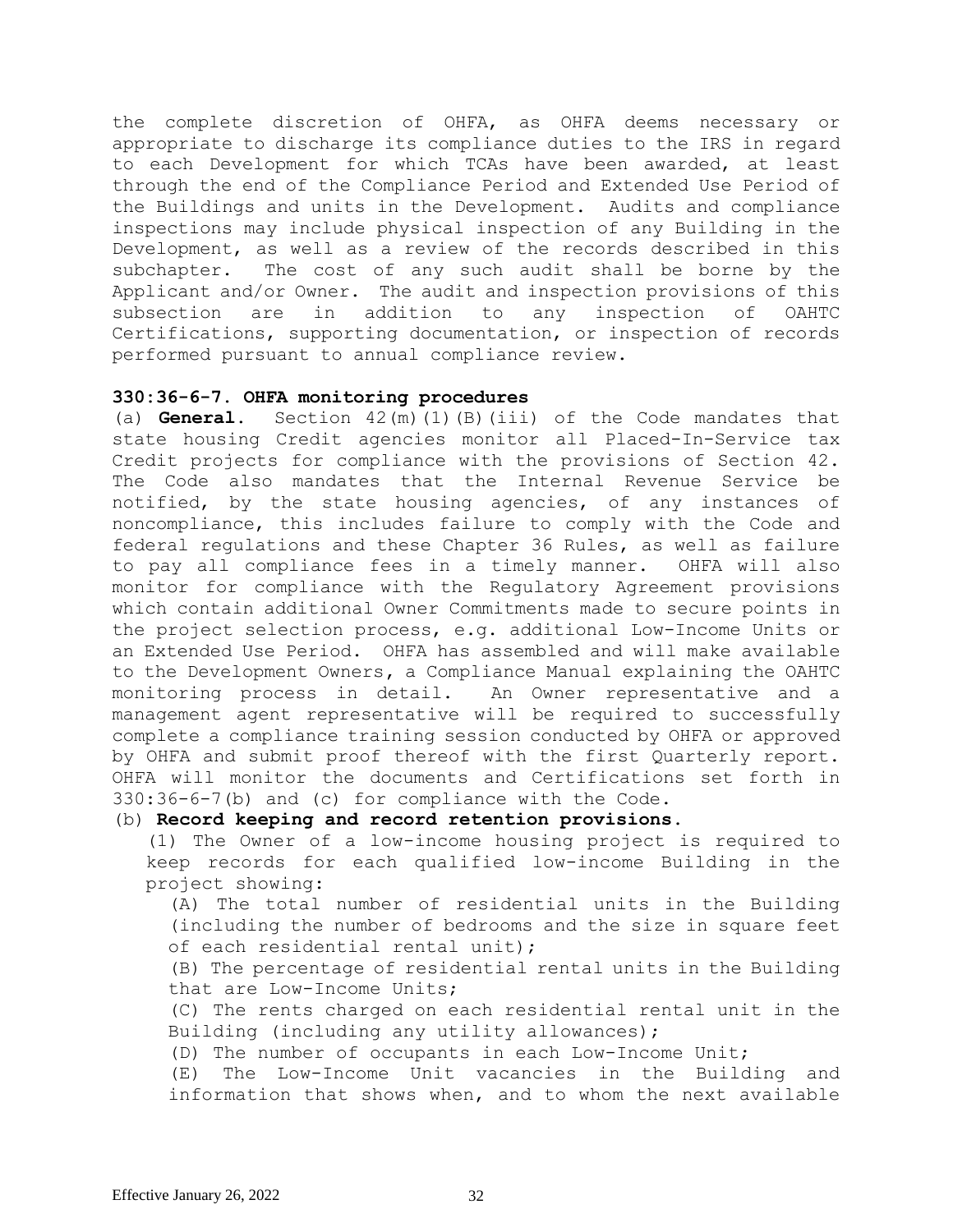units were rented;

(F) The initial Income Certification of each low-income tenant per unit, and any additional recertification that may be required;

(G) Documentation to support each low-income tenant's Income Certification;

(H) The Eligible Basis and qualified basis of the Building at the end of the first year of the Credit period;

(I) The character and use of the nonresidential portion of the Building included in the Building's Eligible Basis under Section 42(d) of the Code (e.g. tenant facilities that are available on a comparable basis to all tenants and for which no separate fee is charged for use of the facilities, or facilities reasonably required by the project); and

(J) Copies of all correspondence with the IRS.

(2) The Owner is required to retain the records described in this section for each Building in the project for at least six (6) years after the Due Date (with extensions) for filing the federal income tax return for that year. The records for the first year of the Credit period must be retained for at least six (6) years beyond the Due Date (with extensions) for filing the federal income tax return for the last year of the Compliance Period of the Building.

## (c) **Certification and review provisions.**

(1) Between the Placed-In-Service date of a Building and the submission of an Application for a final Allocation of Credits, and prior to the issuance of an 8609, OHFA may physically inspect the property. An on-site review will again be conducted within the following year as described in 330:36-6-7 (c) (6) of these Rules.

(2) In accordance with Section  $42(1)$  (1), following the close of the first taxable year in the Credit period, the Owner must certify to the Secretary of the Treasury:

(i) the taxable year in which such Building was Placed-In-Service,

(ii) the adjusted basis and Eligible Basis as of the close of the first year of the Credit period,

(iii) the maximum applicable percentage and qualified basis, and

(iv) the election made for the low-income targeting threshold.

(v) This Certification is accomplished by completing Part II of the 8609(s). A copy of the completed 8609(s) must also be submitted to OHFA. The Due Date for submission is May 10, or as extended by The Service or Staff, of the year due to The Service for the first Credit year.

(3) Owners must prepare and submit a quarterly report beginning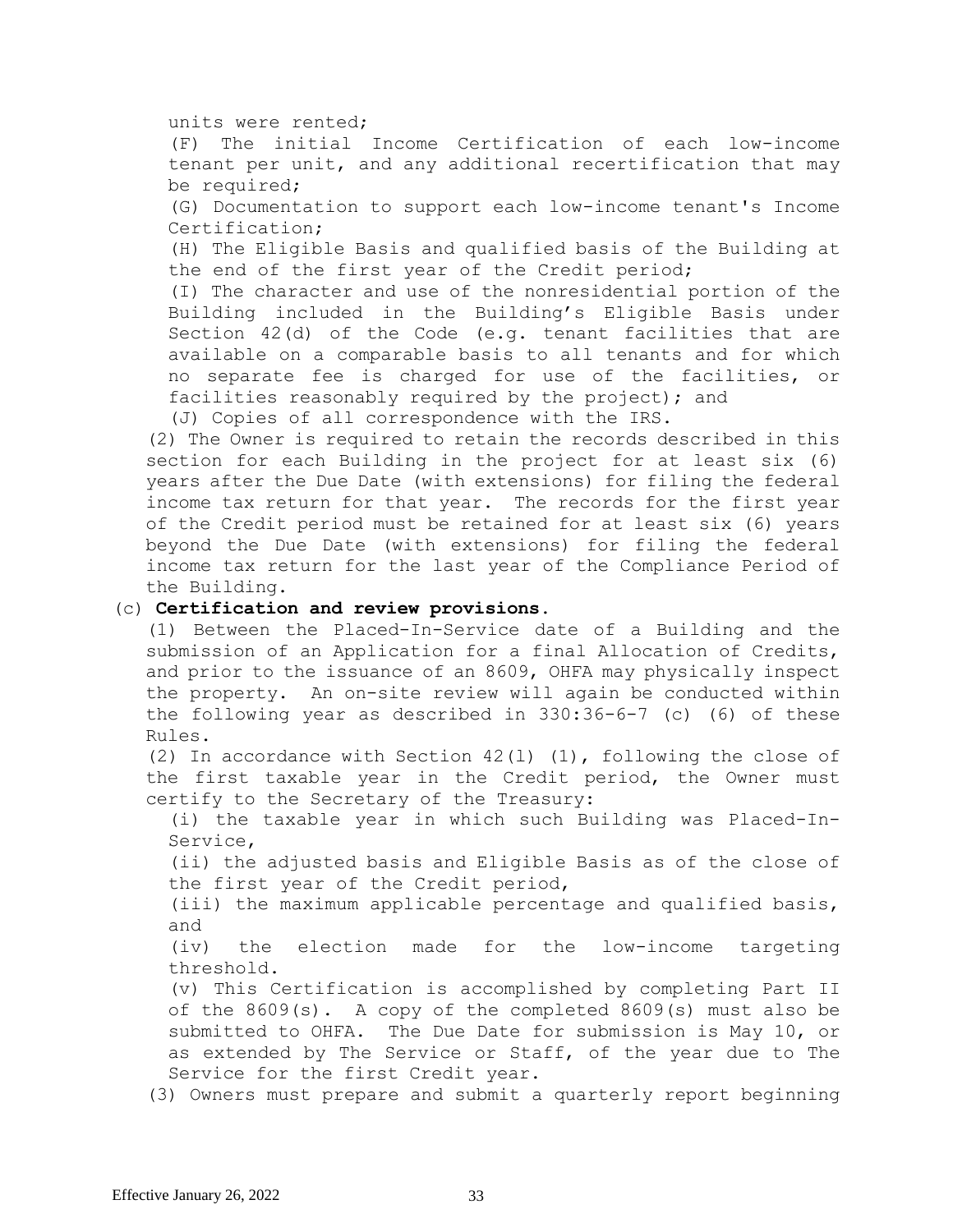with the first full calendar quarter after the last Building is Placed-In-Service, and for the subsequent three quarters. This report must be accompanied by copies of the Tenant Income Certifications for each tenant and new move-ins for the appropriate quarter. If a project is determined not to be in compliance with Program requirements or there is indication of possible noncompliance, OHFA, at its discretion, may require reports each quarter until compliance is demonstrated.

(4) The Owner of a low-income housing project is required to certify annually, in a form prescribed by OHFA, that for the preceding 12-month period:

(A) The project met the requirements of the 20-50 or 40-60 test under Section 42(g)(I) of the Code, whichever Minimum setaside is applicable to the project, and, if applicable to the project, the  $15-40$  test under Section  $42$ (g)(4) for "deep rent skewed" projects;

(B) There was no change in the Applicable Fraction (as defined in Section 42(c) (1) (B))of any Building in the project, or that there was a change and a description of the change;

(C) The Owner has received an Income Certification from each low-income tenant and documentation to support that Certification;

(D) Each Low-Income Unit in the project was Rent-Restricted under Section 42(q) (2);

(E) All units in the project were for use by the general public and used on a nontransient basis (except for Transitional Housing for the Homeless);

(F) Each Building in the project was suitable for occupancy, taking into account local health, safety, and building codes (or other habitability standards), and the State or local government unit responsible for making building code inspections did not issue a report of a violation for any Building or Low-Income Unit in the project;

(G) There was no change in the Eligible Basis (as defined in Section 42(d)) of any Building in the project, or that there was a change, and the nature of that change;

(H) All tenant facilities included in the Eligible Basis under Section 42(d) of any Building in the project, such as swimming pool, other recreational facilities, and parking areas, were provided on a comparable basis without charge to all tenants in the Building;

(I) If a Low-Income Unit in the project became vacant during the year, reasonable attempts were, or are being made to rent that unit or the next available unit of comparable or smaller size to tenants having a qualifying Income before any units in the project were, or will be rented to tenants not having a qualifying Income;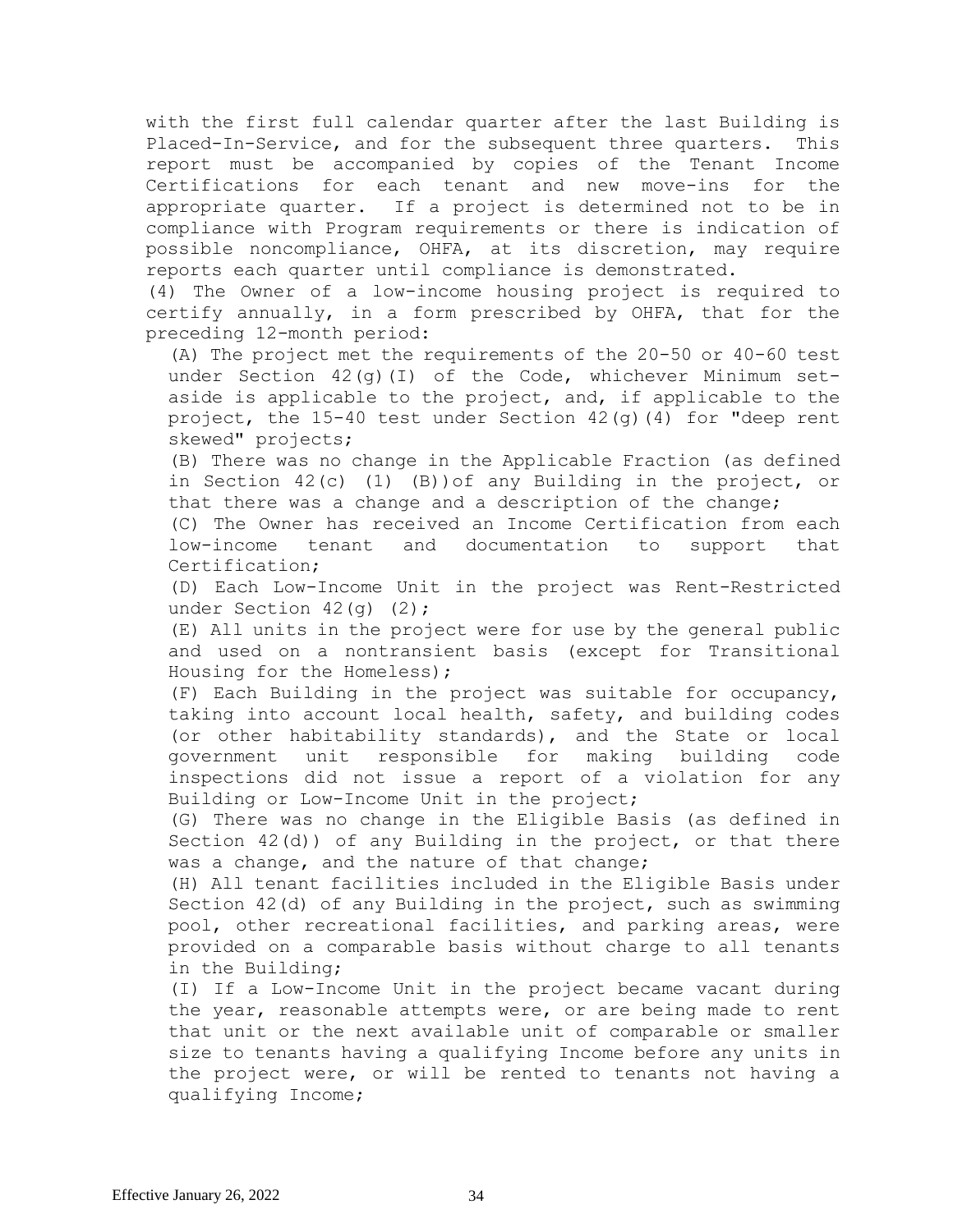(J) If the Income of the tenant of a Low-Income Unit in the project increased above the limit allowed in Section 42(g)(2)(D)(ii), the next available unit of comparable or smaller size in the project was, or will be, rented to tenants having a qualifying Income;

(K) An extended Low-Income Housing Commitment, as described in Section 42 (h)(6), was in effect;

(L) The project meets the additional requirements contained in the Regulatory Agreements;

(M) There was no change in the Owner entity (for example, Transfer of general partnership interest);

(N) If the Owner received its Credit Allocation from a portion of the State's ceiling set-aside for projects involving "qualified Nonprofit organizations" under Section 42(h)(5) of the Code, the Nonprofit organization has materially participated in the operation of the Development (within the meaning of CFR § 1.469) and complete the Nonprofit Addendum or other form prescribed by OHFA;

(O) No finding of discrimination under the Fair Housing Act, 42 U.S.C. 3601-3619, has occurred for this project. A finding of discrimination includes an adverse final decision by a substantially equivalent state or local fair housing agency, 42 U.S.C. 361a(a)(1), or an adverse judgment from federal court; and

(P) An extended Low-Income Housing Commitment as described in Section  $42(h)$  (6) was in effect, that an Owner cannot refuse to lease a unit in a project to an applicant because the applicant holds a voucher or certificate of eligibility under Section 8 of the United States Housing Act of 1937, 42 U.S.C. 1437s.

(Q) Collect data required by HUD in a form prescribed by OHFA. In no way will the data collection be in violation of Fair Housing.

(5) OHFA will review the Owner Certifications submitted pursuant to  $330:36-6-7(c)(4)$ , for compliance with the requirements of Section 42 of the Code.

(6) OHFA must and will conduct on-site inspections of all Buildings in the project by the end of the second calendar year following the year the last Building in the project is Placed-In-Service, and for at least twenty (20) percent of the project's Low-Income Units, inspect the units and review the low-income Certifications, the documentation supporting the Certifications, and the rent records for the tenants in those units.

(7) At least once every three (3) years through the Extended Use Period, OHFA must conduct on-site inspections of all Buildings. Refer to the application and/or the compliance manual for number of units to be inspected based on size of property according to amended compliance monitoring regulation 1.42-5. Staff will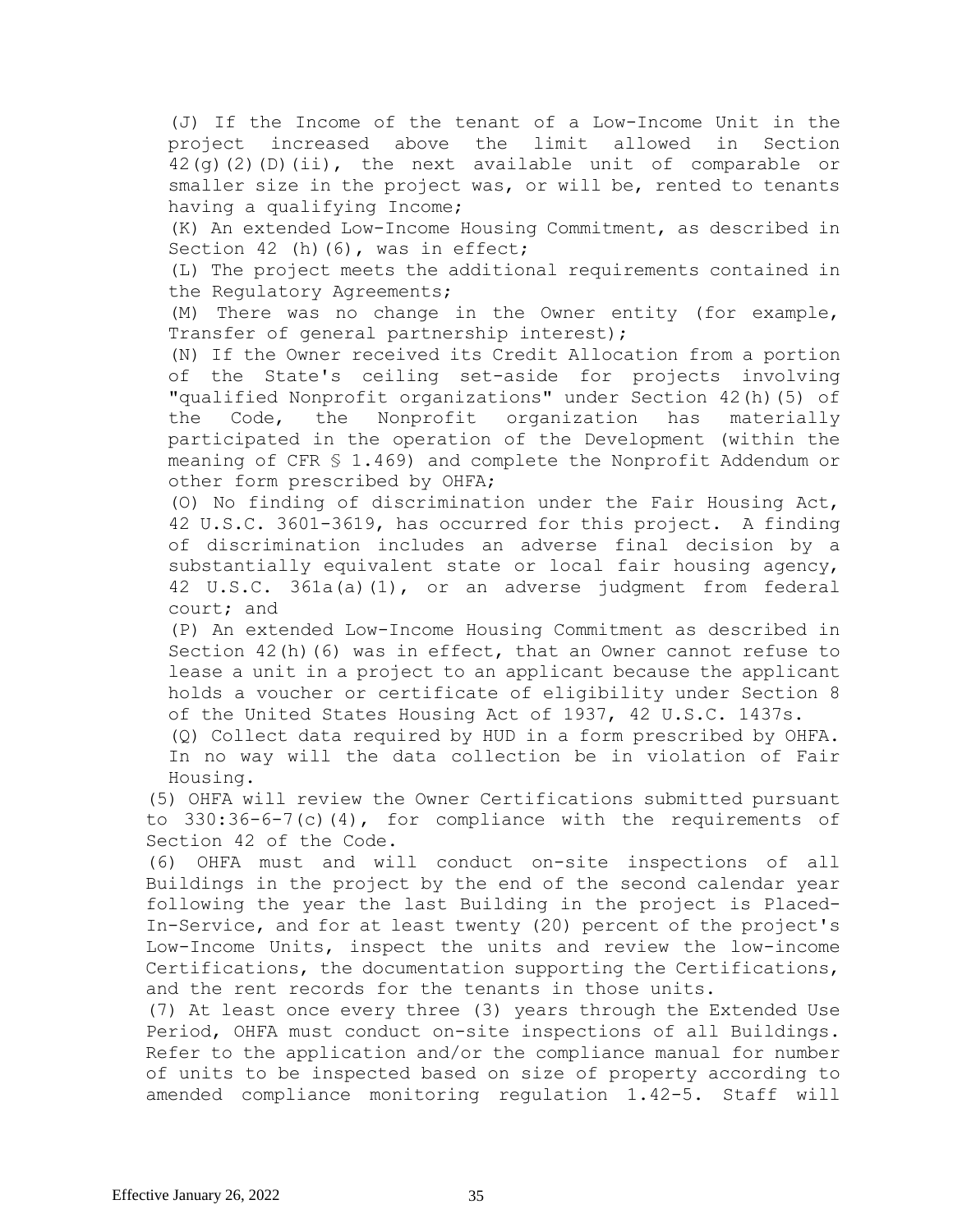inspect the units and review the low-income Certifications, the documentation supporting the Certifications, and the rent records for the tenants in those units.

(8) The Certifications and reviews of paragraphs 330:36-6-7(c)(2) and (c)(4) of these Chapter 36 Rules are required to be made at least annually until the end of the Extended Use Period, and the Certifications are to be made under penalty of perjury.

(9) The Owner is required to provide to OHFA, for the first Credit year, a copy of the completed Part II 8609, 8609 Schedule A and Form 8586 that is submitted to the Internal Revenue Service. (10) The Owner is required to provide to OHFA, as it occurs, copies of all correspondence with the Internal Revenue Service.

(d) **Auditing/compliance provisions.** OHFA has the right to perform an audit and/or compliance inspection of any low-income housing project during the term of the Regulatory Agreement. An audit/compliance inspection includes physical inspection of any Building in the project, as well as a review of the records described in 330:36-6-7(c)(1) of these Chapter 36 Rules. The auditing/compliance inspection provisions of this paragraph is in addition to any inspection of low-income Certifications and documentation under 330:36-6-7(c)(7)of this Chapter 36 Rules.

## (e) **Notification of noncompliance provisions.**

(1) OHFA will provide prompt written notice to the Owner of a low-income housing project if OHFA does not receive the Certification described in  $330:36-6-7$  (c) (4) of these Chapter  $36$ , or does not receive, or is not permitted to inspect, the tenant Income Certification supporting documentation and rent records, or discovers on audit, inspection review, or in some other manner, that the project is not in compliance with the Code or these Chapter 36 rules. The Owner shall have a period of time, not to exceed forty-five (45) calendar days, from the date of such notice (the "correction period") to supply any missing Certifications and bring the project into compliance. OHFA may extend, in its own discretion, the correction period for up to an additional thirty (30) calendar days for good cause.

(2) OHFA must file IRS Form 8823 Report of Noncompliance with the Internal Revenue Service no later than forty-five (45) calendar days after the end of the correction period whether or not the noncompliance or failure to certify is corrected. OHFA will explain on Form 8823 the nature of the noncompliance or failure to certify and indicate whether the Owner has corrected the noncompliance or failure to certify. Any change in either the Applicable Fraction or Eligible Basis that results in a decrease in the qualified basis of the project under Section 42(c)(1)(A) is an event of noncompliance that must be reported under this paragraph.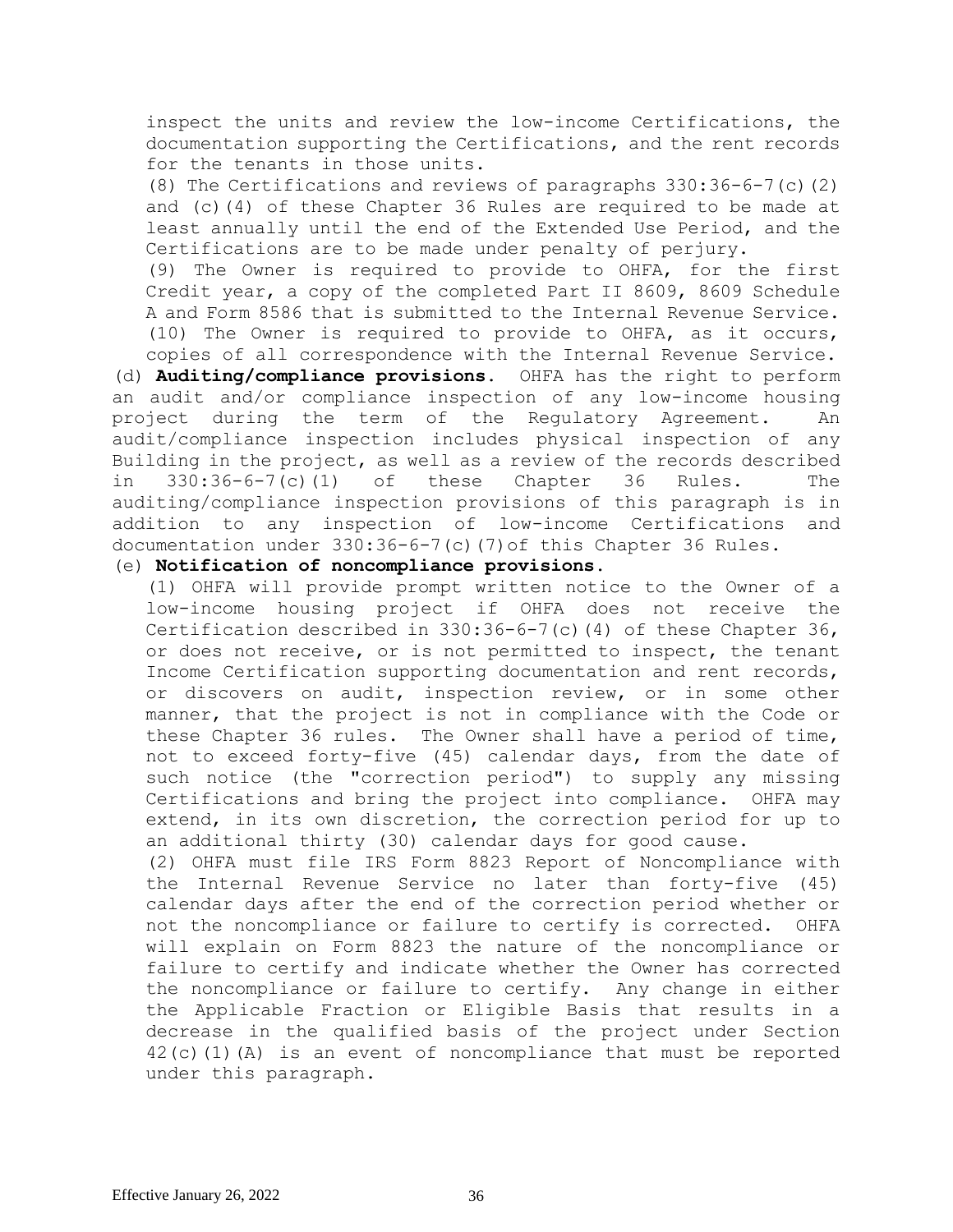#### **SUBCHAPTER 8. QUALIFIED CONTRACT**

#### **330:36-8-1. Purpose**.

Pursuant to 42(h)(6) of the Code, after the end of the 14th year of the Compliance Period, the Owner of a LIHTC Development can request OHFA as the allocating agency to find a buyer at the Qualified Contract Price (QCP). If a buyer cannot be located within one year, the Extended Use Commitment will terminate. This process provides the procedures for the submittal and review of the Qualified Contract requests.

## **330:36-8-2. [RESERVED]**

## **330:36-8-3. Authority.**

In the Omnibus Budget Reconciliation Act of 1989 (1989 Act), Congress modified the LIHTC Program by creating an Extended Use Period which lengthened the affordability period of Credit Developments from 15 years to 30 years. However, the 1989 Act also provided an option for Owners to exit the LIHTC Program at the end of the 15-year Compliance Period by requesting that the state allocating agency either purchase the Development or assign the agency's purchase right to another entity for a formula price pursuant to a "Qualified Contract".

## **330:36-8-4. [RESERVED]**

# **330:36-8-5. Policies and Procedures**

(a) LIHTC Developments that received an Allocation of Credits between 1990-2018 are eligible to submit a Qualified Contract Preliminary Application (QCPA) after the end of year 14 of the Compliance Period. This is available unless the Owner voluntarily waives the right to a Qualified Contract in the Application.

(b) OHFA will develop a Qualified Contract Application (QCA) process to administer requests from eligible Owners for a Qualified Contract pursuant to Code Section  $42(h)$  (6)(E)(i)(II).

(c) In keeping with the clear purpose of IRS Code Section 42, OHFA will resolve every case of doubt or interpretation in determining the Qualified Contract Price (QCP), both with regard to the overall process and for particular properties, in favor of a lower value.

# **330:36-8-6. [RESERVED]**

## **330:36-8-7. Eligibility**

(a) In determining the eligibility of a Development with multiple Allocations or Credit periods, OHFA will only consider the last Allocation. Owners may not submit a QCPA or QCA until after the